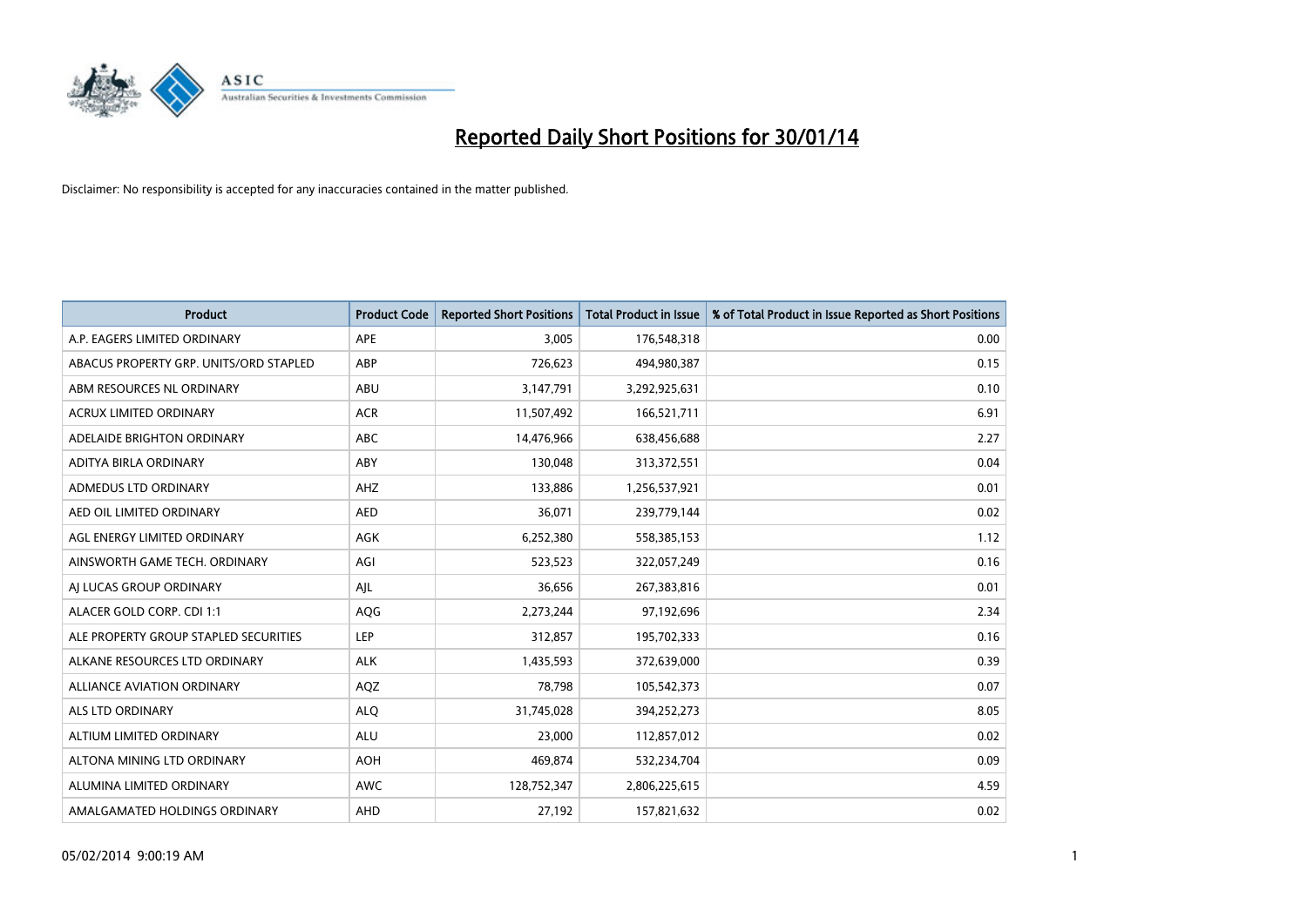

| <b>Product</b>                            | <b>Product Code</b> | <b>Reported Short Positions</b> | <b>Total Product in Issue</b> | % of Total Product in Issue Reported as Short Positions |
|-------------------------------------------|---------------------|---------------------------------|-------------------------------|---------------------------------------------------------|
| AMCOM TELECOMM, ORDINARY                  | <b>AMM</b>          | 914,973                         | 244,557,101                   | 0.37                                                    |
| AMCOR LIMITED ORDINARY                    | AMC                 | 5,557,890                       | 1,206,684,923                 | 0.46                                                    |
| AMP LIMITED ORDINARY                      | AMP                 | 34,490,503                      | 2,957,737,964                 | 1.17                                                    |
| ANSELL LIMITED ORDINARY                   | <b>ANN</b>          | 3,079,163                       | 152,762,142                   | 2.02                                                    |
| ANTARES ENERGY LTD ORDINARY               | AZZ                 | 155,895                         | 255,000,000                   | 0.06                                                    |
| ANZ BANKING GRP LTD ORDINARY              | ANZ                 | 6,889,087                       | 2,744,102,108                 | 0.25                                                    |
| APA GROUP STAPLED SECURITIES              | APA                 | 19,022,505                      | 835,750,807                   | 2.28                                                    |
| APN NEWS & MEDIA ORDINARY                 | <b>APN</b>          | 16,509,865                      | 661,526,586                   | 2.50                                                    |
| AQUARIUS PLATINUM. ORDINARY               | <b>AQP</b>          | 6,002,185                       | 487,782,536                   | 1.23                                                    |
| AQUILA RESOURCES ORDINARY                 | <b>AQA</b>          | 13,562,952                      | 411,804,442                   | 3.29                                                    |
| ARAFURA RESOURCE LTD ORDINARY             | <b>ARU</b>          | 46,367                          | 441,270,644                   | 0.01                                                    |
| ARB CORPORATION ORDINARY                  | <b>ARP</b>          | 1,707,670                       | 72,481,302                    | 2.36                                                    |
| ARDENT LEISURE GROUP STAPLED SECURITIES   | AAD                 | 2,156,262                       | 405,055,708                   | 0.53                                                    |
| ARENA REIT. ORDINARY UNITS                | ARF                 | 24,091                          | 211,495,653                   | 0.01                                                    |
| ARISTOCRAT LEISURE ORDINARY               | <b>ALL</b>          | 7,853,024                       | 551,418,047                   | 1.42                                                    |
| ARRIUM LTD ORDINARY                       | ARI                 | 22,440,308                      | 1,361,469,008                 | 1.65                                                    |
| ASCIANO LIMITED ORDINARY                  | <b>AIO</b>          | 6,686,075                       | 975,385,664                   | 0.69                                                    |
| ASG GROUP LIMITED ORDINARY                | ASZ                 | 870,589                         | 206,720,839                   | 0.42                                                    |
| ASPEN GROUP ORD/UNITS STAPLED             | APZ                 | 117,251                         | 119,946,366                   | 0.10                                                    |
| ASTRO JAP PROP GROUP STAPLED US PROHIBIT. | AJA                 | 14,951                          | 67,211,752                    | 0.02                                                    |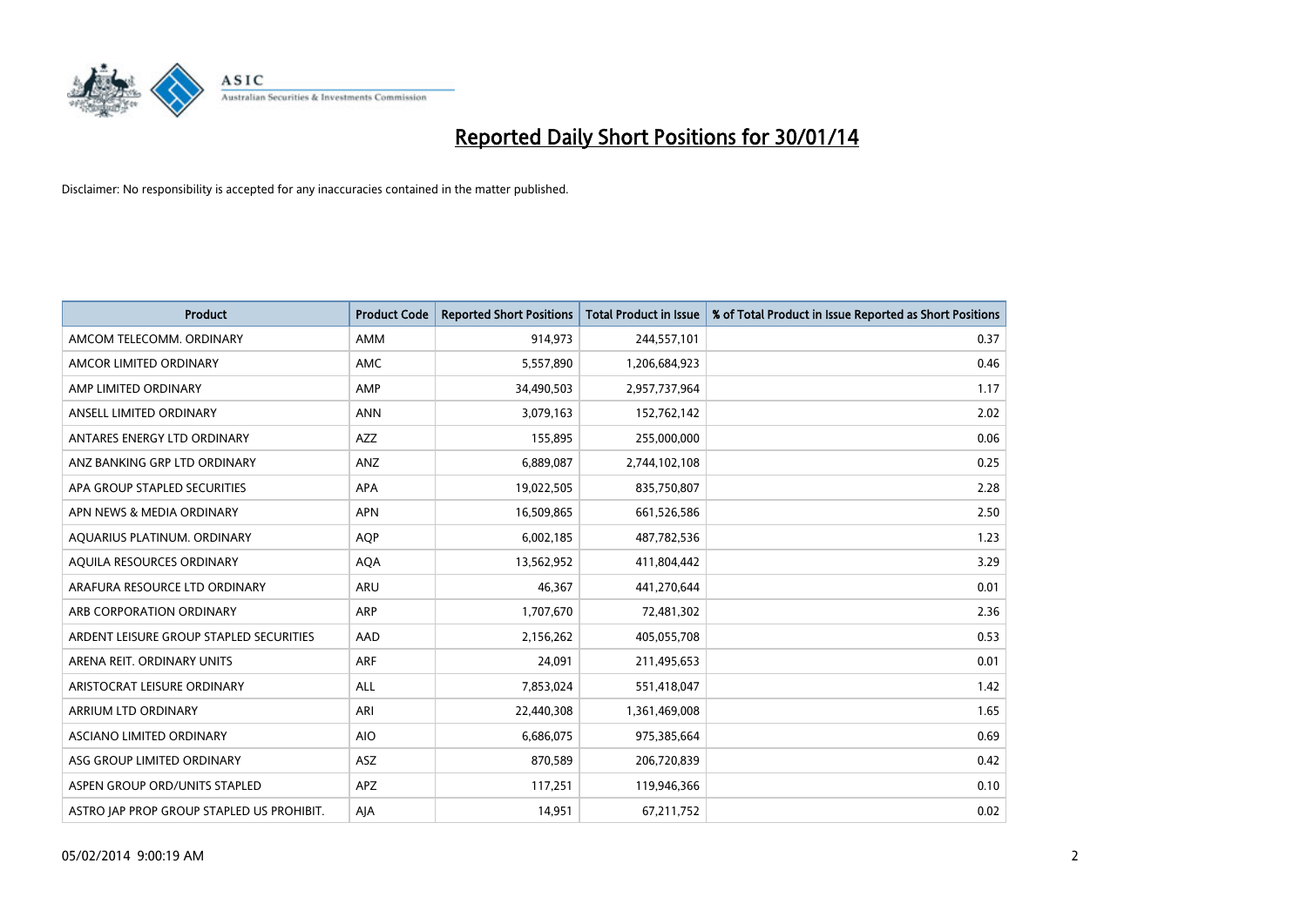

| <b>Product</b>                       | <b>Product Code</b> | <b>Reported Short Positions</b> | <b>Total Product in Issue</b> | % of Total Product in Issue Reported as Short Positions |
|--------------------------------------|---------------------|---------------------------------|-------------------------------|---------------------------------------------------------|
| ASX LIMITED ORDINARY                 | <b>ASX</b>          | 3,221,279                       | 193,595,162                   | 1.66                                                    |
| ATLAS IRON LIMITED ORDINARY          | <b>AGO</b>          | 74,076,332                      | 915,496,158                   | 8.09                                                    |
| AUCKLAND INTERNATION ORDINARY        | <b>AIA</b>          | 33,821                          | 1,322,564,489                 | 0.00                                                    |
| AURIZON HOLDINGS LTD ORDINARY        | AZJ                 | 14,774,645                      | 2,137,284,503                 | 0.69                                                    |
| <b>AURORA OIL &amp; GAS ORDINARY</b> | <b>AUT</b>          | 7,147,661                       | 448,785,778                   | 1.59                                                    |
| AUSDRILL LIMITED ORDINARY            | <b>ASL</b>          | 23,423,870                      | 312,277,224                   | 7.50                                                    |
| AUSENCO LIMITED ORDINARY             | AAX                 | 1,437,318                       | 168,449,799                   | 0.85                                                    |
| AUSTAL LIMITED ORDINARY              | ASB                 | 485,698                         | 346,379,377                   | 0.14                                                    |
| AUSTIN ENGINEERING ORDINARY          | ANG                 | 377,439                         | 82,539,403                    | 0.46                                                    |
| AUSTRALAND PROPERTY STAPLED SECURITY | <b>ALZ</b>          | 2,516,042                       | 578,324,670                   | 0.44                                                    |
| AUSTRALIAN AGRICULT. ORDINARY        | AAC                 | 4,036,755                       | 532,294,404                   | 0.76                                                    |
| AUSTRALIAN FOUNDAT, ORDINARY         | AFI                 | 1,160                           | 1,042,757,713                 | 0.00                                                    |
| AUSTRALIAN INFR LTD ORDINARY         | <b>AIX</b>          | 23,608                          | 620,733,944                   | 0.00                                                    |
| AUSTRALIAN PHARM. ORDINARY           | API                 | 9,854,520                       | 488,115,883                   | 2.02                                                    |
| AUTOMOTIVE HOLDINGS ORDINARY         | AHE                 | 623,195                         | 260,579,682                   | 0.24                                                    |
| AVEO GROUP STAPLED SECURITIES        | AOG                 | 11,010,815                      | 500,111,460                   | 2.20                                                    |
| AVIENNINGS LIMITED ORDINARY          | <b>AVJ</b>          | 69,999                          | 384,423,851                   | 0.02                                                    |
| AWE LIMITED ORDINARY                 | <b>AWE</b>          | 1,135,072                       | 522,696,385                   | 0.22                                                    |
| <b>AZONTO PET LTD ORDINARY</b>       | APY                 | 41                              | 1,155,765,100                 | 0.00                                                    |
| <b>BANDANNA ENERGY ORDINARY</b>      | <b>BND</b>          | 21,489,179                      | 528,481,199                   | 4.07                                                    |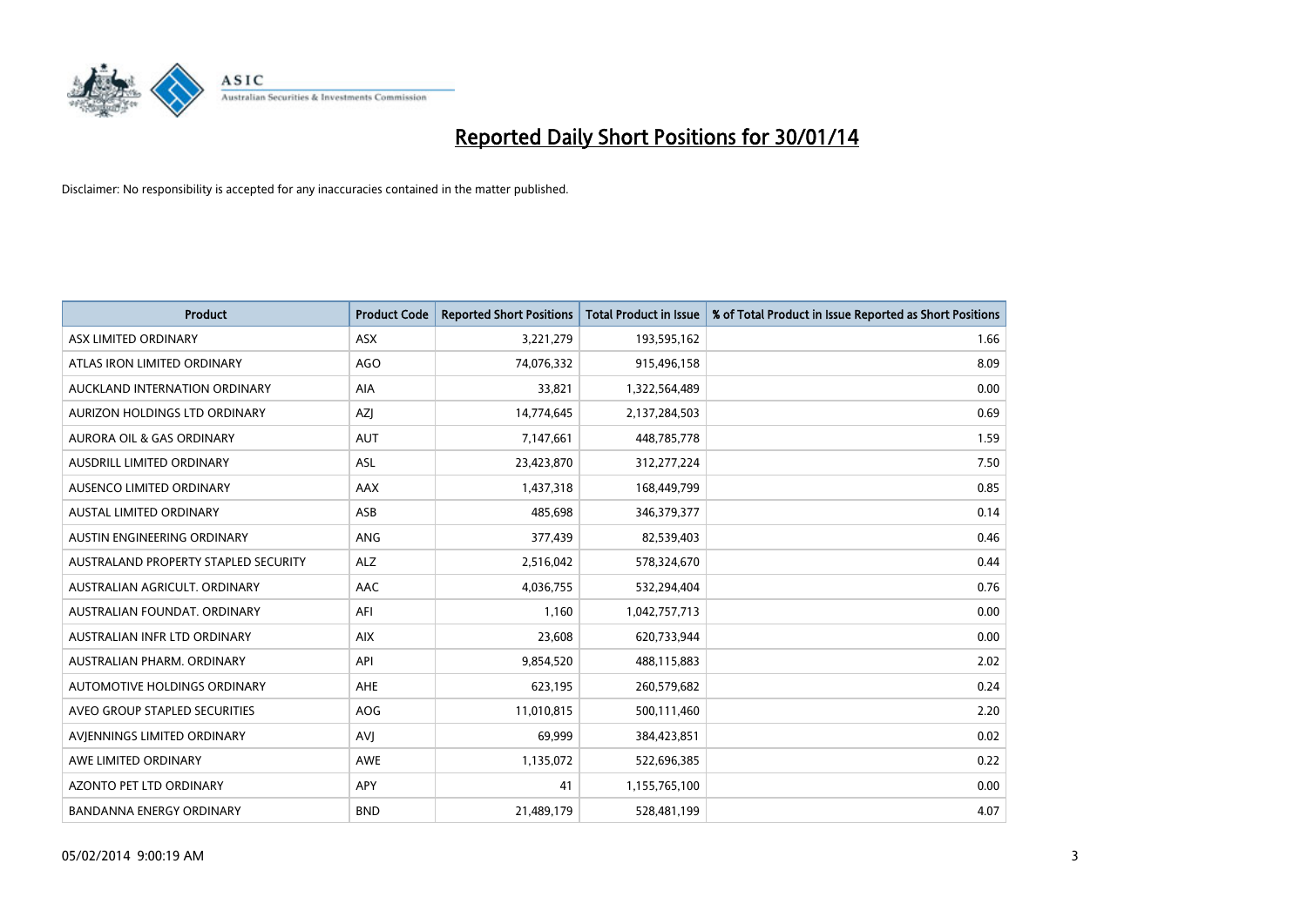

| <b>Product</b>                         | <b>Product Code</b> | <b>Reported Short Positions</b> | <b>Total Product in Issue</b> | % of Total Product in Issue Reported as Short Positions |
|----------------------------------------|---------------------|---------------------------------|-------------------------------|---------------------------------------------------------|
| BANK OF QUEENSLAND. ORDINARY           | <b>BOQ</b>          | 3,386,533                       | 322,566,581                   | 1.05                                                    |
| <b>BASE RES LIMITED ORDINARY</b>       | <b>BSE</b>          | 6,789,998                       | 561,840,029                   | 1.21                                                    |
| BATHURST RES LTD. ORDINARY             | <b>BRL</b>          | 18,953,067                      | 821,457,725                   | 2.31                                                    |
| BC IRON LIMITED ORDINARY               | <b>BCI</b>          | 357,938                         | 123,928,630                   | 0.29                                                    |
| BEACH ENERGY LIMITED ORDINARY          | <b>BPT</b>          | 18,746,475                      | 1,278,348,742                 | 1.47                                                    |
| BEADELL RESOURCE LTD ORDINARY          | <b>BDR</b>          | 32,215,975                      | 790,727,280                   | 4.07                                                    |
| <b>BEGA CHEESE LTD ORDINARY</b>        | <b>BGA</b>          | 207,870                         | 152,245,802                   | 0.14                                                    |
| BENDIGO AND ADELAIDE ORDINARY          | <b>BEN</b>          | 11,146,405                      | 409,994,759                   | 2.72                                                    |
| BENTHAM IMF LTD ORDINARY               | <b>IMF</b>          | 3,298,081                       | 164,380,143                   | 2.01                                                    |
| BERKELEY RESOURCES ORDINARY            | <b>BKY</b>          | 58,341                          | 180,361,323                   | 0.03                                                    |
| BETASHARES ASX RES ETF UNITS           | <b>ORE</b>          | 809,000                         | 3,020,814                     | 26.78                                                   |
| <b>BHP BILLITON LIMITED ORDINARY</b>   | <b>BHP</b>          | 6,894,911                       | 3,211,691,105                 | 0.21                                                    |
| <b>BILLABONG ORDINARY</b>              | <b>BBG</b>          | 12,410,285                      | 480,730,006                   | 2.58                                                    |
| <b>BIONOMICS LIMITED ORDINARY</b>      | <b>BNO</b>          | 200,000                         | 417,111,567                   | 0.05                                                    |
| <b>BLACKMORES LIMITED ORDINARY</b>     | <b>BKL</b>          | 23,644                          | 17,046,024                    | 0.14                                                    |
| BLACKTHORN RESOURCES ORD US PROHIBITED | <b>BTR</b>          | 668,451                         | 164,285,950                   | 0.41                                                    |
| BLUESCOPE STEEL LTD ORDINARY           | <b>BSL</b>          | 4,978,650                       | 558,733,728                   | 0.89                                                    |
| <b>BOART LONGYEAR ORDINARY</b>         | <b>BLY</b>          | 32,185,309                      | 461,163,412                   | 6.98                                                    |
| <b>BOOM LOGISTICS ORDINARY</b>         | <b>BOL</b>          | 249,999                         | 474,868,764                   | 0.05                                                    |
| BORAL LIMITED, ORDINARY                | <b>BLD</b>          | 41,006,638                      | 778,739,826                   | 5.27                                                    |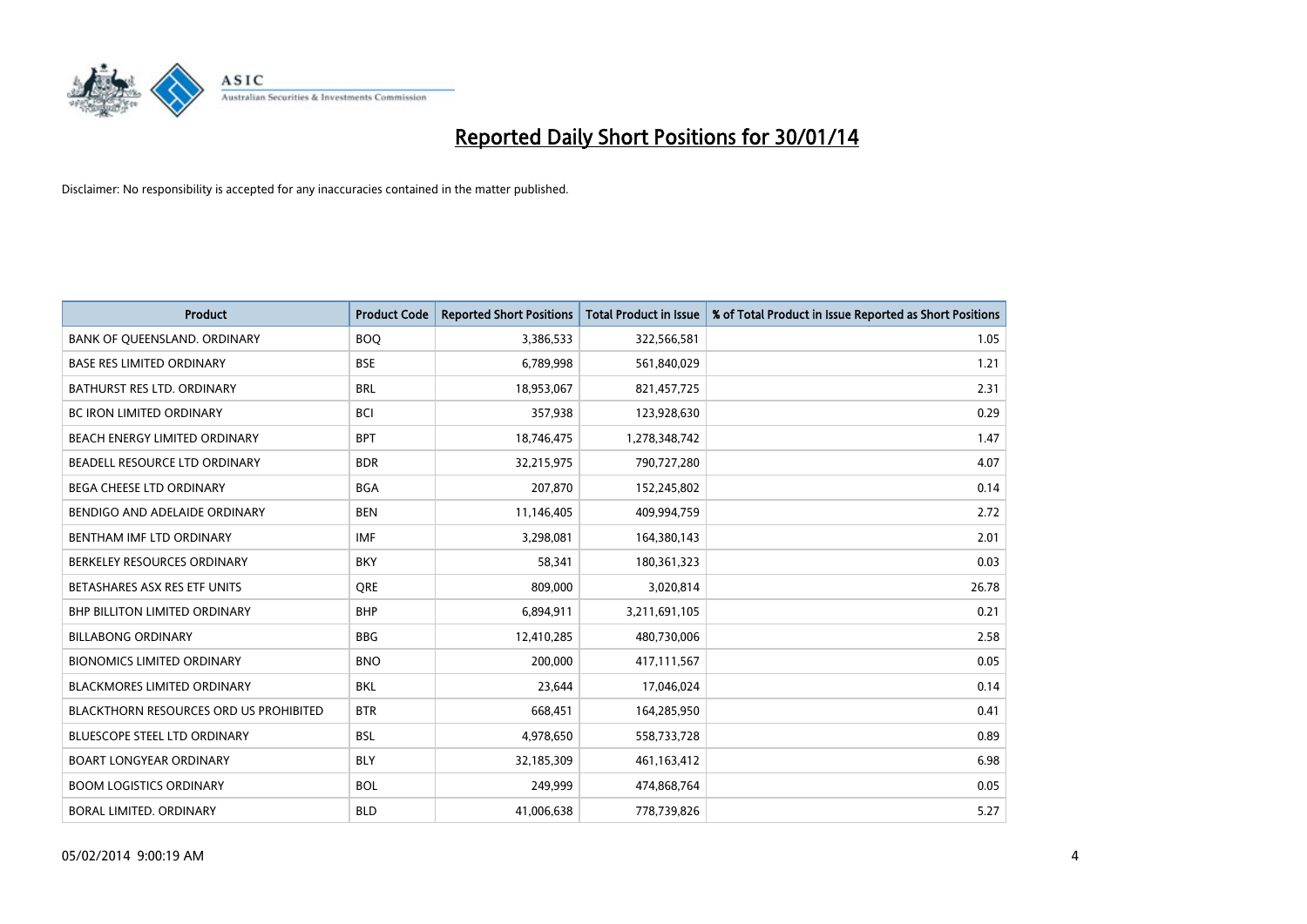

| <b>Product</b>                          | <b>Product Code</b> | <b>Reported Short Positions</b> | <b>Total Product in Issue</b> | % of Total Product in Issue Reported as Short Positions |
|-----------------------------------------|---------------------|---------------------------------|-------------------------------|---------------------------------------------------------|
| <b>BRADKEN LIMITED ORDINARY</b>         | <b>BKN</b>          | 17,280,432                      | 169,240,662                   | 10.21                                                   |
| <b>BRAMBLES LIMITED ORDINARY</b>        | <b>BXB</b>          | 1,777,065                       | 1,561,849,330                 | 0.11                                                    |
| BREVILLE GROUP LTD ORDINARY             | <b>BRG</b>          | 3,047,478                       | 130,095,322                   | 2.34                                                    |
| <b>BRICKWORKS LIMITED ORDINARY</b>      | <b>BKW</b>          | 105,164                         | 148,038,996                   | 0.07                                                    |
| BT INVESTMENT MNGMNT ORDINARY           | <b>BTT</b>          | 120,920                         | 282,727,073                   | 0.04                                                    |
| <b>BURU ENERGY ORDINARY</b>             | <b>BRU</b>          | 14,523,946                      | 298,505,530                   | 4.87                                                    |
| <b>BWP TRUST ORDINARY UNITS</b>         | <b>BWP</b>          | 3,484,589                       | 627,165,919                   | 0.56                                                    |
| CABCHARGE AUSTRALIA ORDINARY            | CAB                 | 14,518,873                      | 120,430,683                   | 12.06                                                   |
| CALTEX AUSTRALIA ORDINARY               | <b>CTX</b>          | 1,861,789                       | 270,000,000                   | 0.69                                                    |
| CAPE LAMBERT RES LTD ORDINARY           | <b>CFE</b>          | 19,764                          | 667,938,887                   | 0.00                                                    |
| CARDNO LIMITED ORDINARY                 | CDD                 | 7,694,424                       | 146,179,250                   | 5.26                                                    |
| CARNARVON PETROLEUM ORDINARY            | <b>CVN</b>          | 12,220                          | 986,565,952                   | 0.00                                                    |
| CARSALES.COM LTD ORDINARY               | <b>CRZ</b>          | 6,289,851                       | 237,773,965                   | 2.65                                                    |
| <b>CASH CONVERTERS ORDINARY</b>         | CCV                 | 7,929,928                       | 426,302,767                   | 1.86                                                    |
| CEDAR WOODS PROP. ORDINARY              | <b>CWP</b>          | 46,177                          | 73,732,683                    | 0.06                                                    |
| CENTRAL PETROLEUM ORDINARY              | <b>CTP</b>          | 395,777                         | 309,219,473                   | 0.13                                                    |
| <b>CERAMIC FUEL CELLS ORDINARY</b>      | <b>CFU</b>          | 390                             | 1,751,724,324                 | 0.00                                                    |
| CFS RETAIL TRUST GRP STAPLED SECURITIES | <b>CFX</b>          | 57,758,396                      | 3,009,638,042                 | 1.92                                                    |
| CHALLENGER DIV.PRO. STAPLED UNITS       | <b>CDI</b>          | 202,565                         | 214,101,013                   | 0.09                                                    |
| <b>CHALLENGER LIMITED ORDINARY</b>      | <b>CGF</b>          | 835,742                         | 530,862,585                   | 0.16                                                    |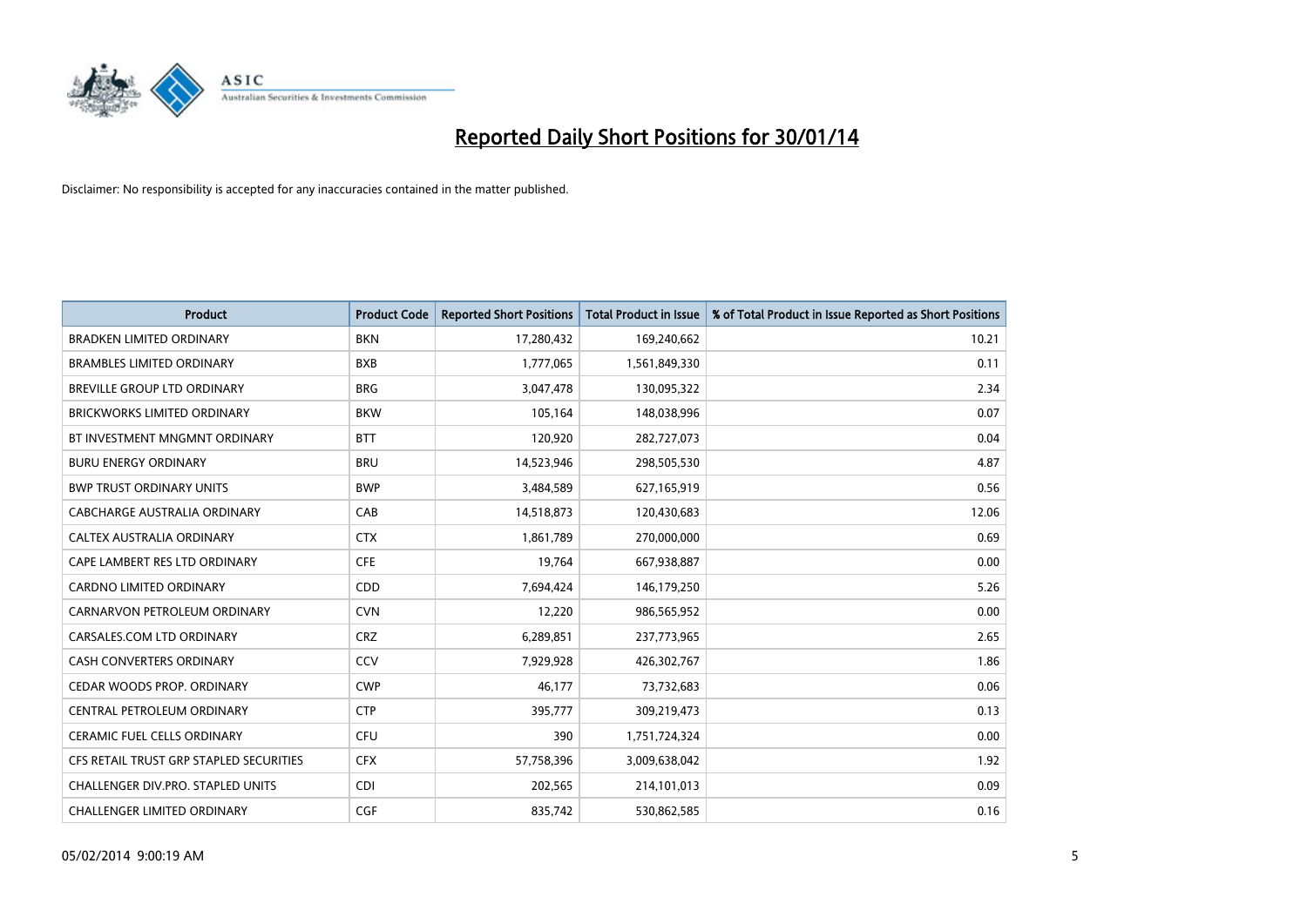

| <b>Product</b>                          | <b>Product Code</b> | <b>Reported Short Positions</b> | <b>Total Product in Issue</b> | % of Total Product in Issue Reported as Short Positions |
|-----------------------------------------|---------------------|---------------------------------|-------------------------------|---------------------------------------------------------|
| CHARTER HALL GROUP STAPLED US PROHIBIT. | <b>CHC</b>          | 311,307                         | 309,358,198                   | 0.10                                                    |
| <b>CHARTER HALL RETAIL UNITS</b>        | <b>COR</b>          | 10,068,364                      | 362,896,512                   | 2.77                                                    |
| <b>CHORUS LIMITED ORDINARY</b>          | <b>CNU</b>          | 235,692                         | 396,369,767                   | 0.06                                                    |
| CITIGOLD CORP LTD ORDINARY              | <b>CTO</b>          | 153,427                         | 1,495,764,906                 | 0.01                                                    |
| COAL OF AFRICA LTD ORDINARY             | <b>CZA</b>          | 426                             | 1,048,368,613                 | 0.00                                                    |
| <b>COALSPUR MINES LTD ORDINARY</b>      | <b>CPL</b>          | 7,148,828                       | 641,394,435                   | 1.11                                                    |
| <b>COBAR CONSOLIDATED ORDINARY</b>      | CCU                 | 100,000                         | 329,646,728                   | 0.03                                                    |
| COCA-COLA AMATIL ORDINARY               | <b>CCL</b>          | 15,980,609                      | 763,590,249                   | 2.09                                                    |
| COCHLEAR LIMITED ORDINARY               | <b>COH</b>          | 8,500,347                       | 57,062,020                    | 14.90                                                   |
| <b>COCKATOO COAL ORDINARY</b>           | <b>COK</b>          | 167,987                         | 4,458,357,900                 | 0.00                                                    |
| CODAN LIMITED ORDINARY                  | <b>CDA</b>          | 545,243                         | 176,969,924                   | 0.31                                                    |
| <b>COFFEY INTERNATIONAL ORDINARY</b>    | <b>COF</b>          | 18,921                          | 255,833,165                   | 0.01                                                    |
| <b>COKAL LTD ORDINARY</b>               | <b>CKA</b>          | 13,650                          | 471,103,926                   | 0.00                                                    |
| <b>COLLECTION HOUSE ORDINARY</b>        | <b>CLH</b>          | 1,527,408                       | 128,969,148                   | 1.18                                                    |
| <b>COLLINS FOODS LTD ORDINARY</b>       | <b>CKF</b>          | 1,729                           | 93,000,003                    | 0.00                                                    |
| COMMONWEALTH BANK, ORDINARY             | <b>CBA</b>          | 10,980,260                      | 1,611,928,836                 | 0.68                                                    |
| COMMONWEALTH PROP ORDINARY UNITS        | <b>CPA</b>          | 12,093,259                      | 2,347,003,413                 | 0.52                                                    |
| <b>COMPASS RESOURCES ORDINARY</b>       | <b>CMR</b>          | 7,472                           | 1,403,744,100                 | 0.00                                                    |
| <b>COMPUTERSHARE LTD ORDINARY</b>       | <b>CPU</b>          | 11,282,575                      | 556,203,079                   | 2.03                                                    |
| COOPER ENERGY LTD ORDINARY              | <b>COE</b>          | 119,461                         | 329,235,509                   | 0.04                                                    |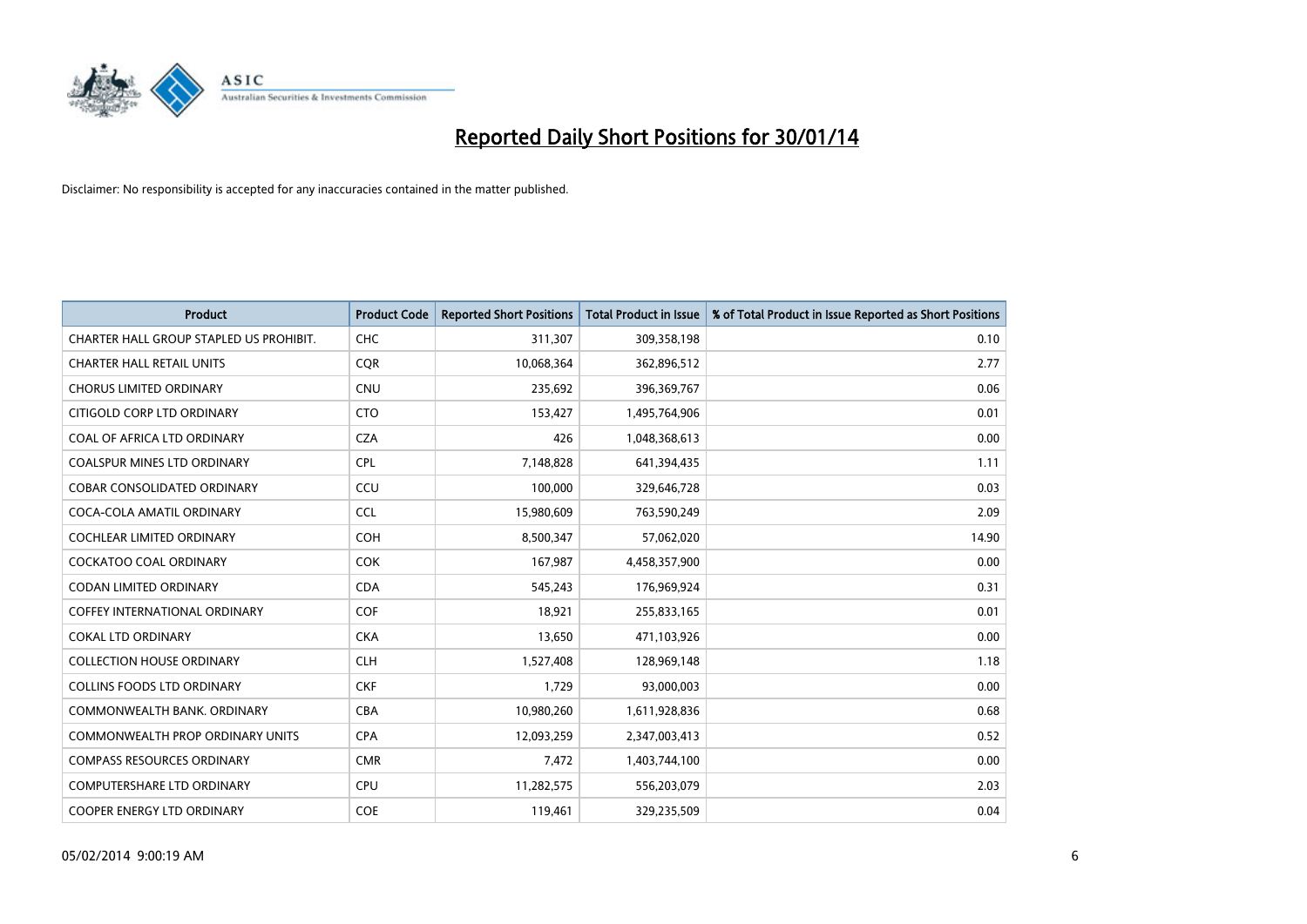

| <b>Product</b>                          | <b>Product Code</b> | <b>Reported Short Positions</b> | <b>Total Product in Issue</b> | % of Total Product in Issue Reported as Short Positions |
|-----------------------------------------|---------------------|---------------------------------|-------------------------------|---------------------------------------------------------|
| <b>CORP TRAVEL LIMITED ORDINARY</b>     | <b>CTD</b>          | 41,367                          | 89,612,297                    | 0.05                                                    |
| COVER-MORE GRP LTD ORDINARY             | <b>CVO</b>          | 733,000                         | 317,750,000                   | 0.23                                                    |
| <b>CREDIT CORP GROUP ORDINARY</b>       | <b>CCP</b>          | 107,330                         | 46,131,882                    | 0.23                                                    |
| <b>CROMWELL PROP STAPLED SECURITIES</b> | <b>CMW</b>          | 15,859,655                      | 1,721,483,143                 | 0.92                                                    |
| <b>CROWE HORWATH AUS ORDINARY</b>       | <b>CRH</b>          | 578,964                         | 273,005,429                   | 0.21                                                    |
| <b>CROWN RESORTS LTD ORDINARY</b>       | <b>CWN</b>          | 2,445,947                       | 728,394,185                   | 0.34                                                    |
| <b>CSG LIMITED ORDINARY</b>             | CSV                 | 24,729                          | 278,973,075                   | 0.01                                                    |
| <b>CSL LIMITED ORDINARY</b>             | <b>CSL</b>          | 1,729,046                       | 484,688,043                   | 0.36                                                    |
| <b>CSR LIMITED ORDINARY</b>             | <b>CSR</b>          | 20,807,818                      | 506,000,315                   | 4.11                                                    |
| <b>CUDECO LIMITED ORDINARY</b>          | CDU                 | 7,878,801                       | 234,013,408                   | 3.37                                                    |
| DART ENERGY LTD ORDINARY                | <b>DTE</b>          | 4,666,681                       | 1,108,752,733                 | 0.42                                                    |
| DATA#3 LIMITED ORDINARY                 | DTL                 | 751,238                         | 153,974,950                   | 0.49                                                    |
| DAVID JONES LIMITED ORDINARY            | <b>DJS</b>          | 37,668,030                      | 537,137,845                   | 7.01                                                    |
| <b>DECMIL GROUP LIMITED ORDINARY</b>    | <b>DCG</b>          | 2,618,213                       | 168,657,794                   | 1.55                                                    |
| DEEP YELLOW LIMITED ORDINARY            | <b>DYL</b>          | 10,002                          | 1,612,657,567                 | 0.00                                                    |
| DEVINE LIMITED ORDINARY                 | <b>DVN</b>          | 20,904                          | 158,730,556                   | 0.01                                                    |
| DEXUS PROPERTY GROUP STAPLED UNITS      | <b>DXS</b>          | 92,303,670                      | 4,628,228,426                 | 1.99                                                    |
| DICK SMITH HLDGS ORDINARY               | <b>DSH</b>          | 4,560,754                       | 236,511,364                   | 1.93                                                    |
| DISCOVERY METALS LTD ORDINARY           | <b>DML</b>          | 5,793,608                       | 560,034,418                   | 1.03                                                    |
| DOMINO PIZZA ENTERPR ORDINARY           | <b>DMP</b>          | 1,682,388                       | 85,915,713                    | 1.96                                                    |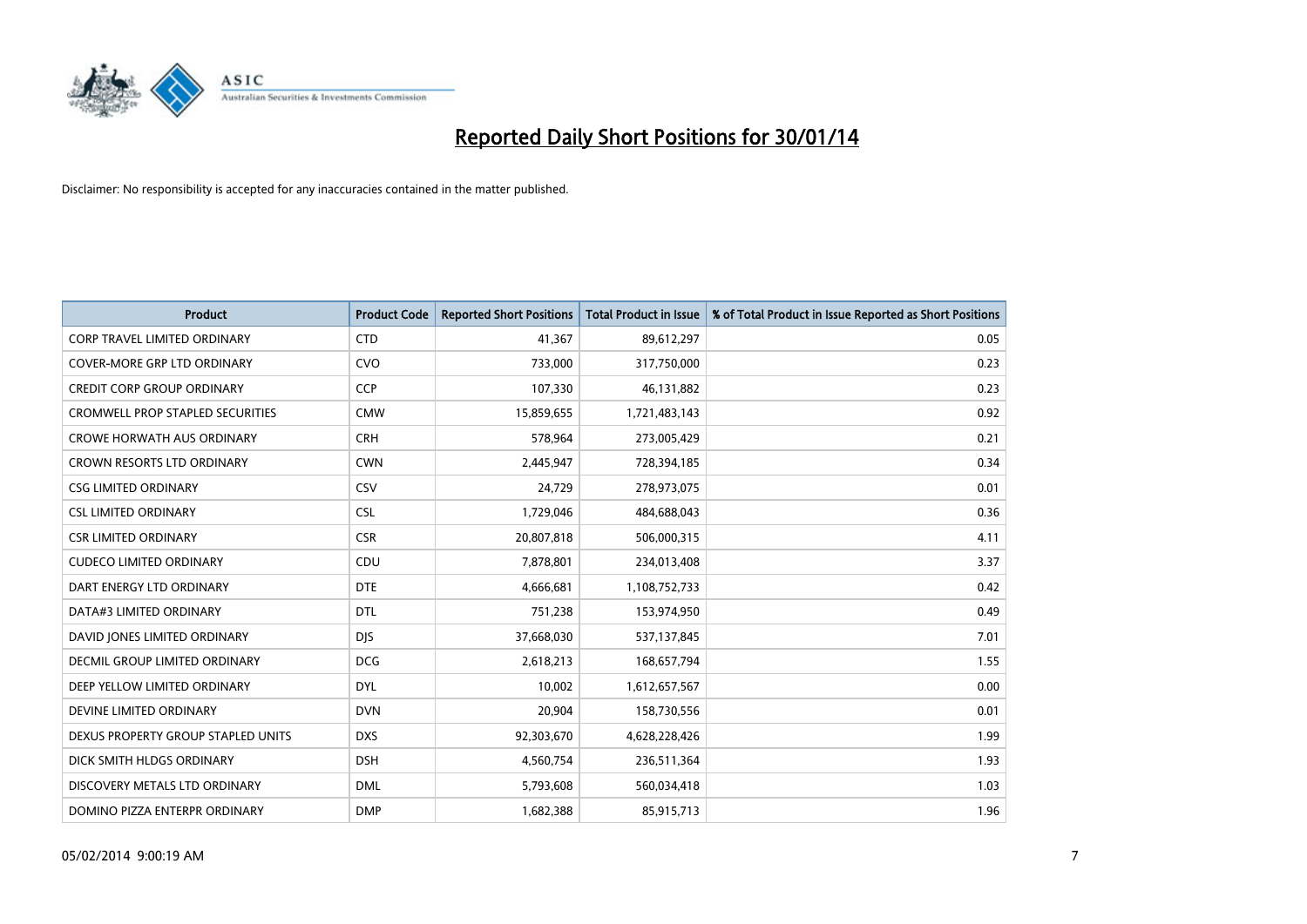

| <b>Product</b>                       | <b>Product Code</b> | <b>Reported Short Positions</b> | <b>Total Product in Issue</b> | % of Total Product in Issue Reported as Short Positions |
|--------------------------------------|---------------------|---------------------------------|-------------------------------|---------------------------------------------------------|
| DONACO INTERNATIONAL ORDINARY        | <b>DNA</b>          | 70,000                          | 401,051,771                   | 0.02                                                    |
| DORAY MINERALS LTD ORDINARY          | <b>DRM</b>          | 10,000                          | 141,891,768                   | 0.01                                                    |
| DOWNER EDI LIMITED ORDINARY          | <b>DOW</b>          | 15,610,339                      | 434,734,970                   | 3.59                                                    |
| DRAGON MINING LTD ORDINARY           | <b>DRA</b>          | 50,000                          | 88,840,613                    | 0.06                                                    |
| DRILLSEARCH ENERGY ORDINARY          | <b>DLS</b>          | 11,144,424                      | 432,465,895                   | 2.58                                                    |
| DUET GROUP STAPLED US PROHIBIT.      | <b>DUE</b>          | 10,545,270                      | 1,286,215,139                 | 0.82                                                    |
| <b>DULUXGROUP LIMITED ORDINARY</b>   | <b>DLX</b>          | 340,450                         | 381,093,950                   | 0.09                                                    |
| <b>DWS LTD ORDINARY</b>              | <b>DWS</b>          | 635,794                         | 132,362,763                   | 0.48                                                    |
| ECHO ENTERTAINMENT ORDINARY          | <b>EGP</b>          | 15,097,260                      | 825,672,730                   | 1.83                                                    |
| <b>ELDERS LIMITED ORDINARY</b>       | <b>ELD</b>          | 19,697,945                      | 455,013,329                   | 4.33                                                    |
| ELEMENTAL MINERALS ORDINARY          | <b>ELM</b>          | 176,299                         | 303,263,391                   | 0.06                                                    |
| <b>EMECO HOLDINGS ORDINARY</b>       | <b>EHL</b>          | 9,803,124                       | 599,675,707                   | 1.63                                                    |
| <b>EMERCHANTS LTD ORDINARY</b>       | <b>EML</b>          | 13,062                          | 124,668,047                   | 0.01                                                    |
| <b>ENDEAVOUR MIN CORP CDI 1:1</b>    | <b>EVR</b>          | 145,072                         | 82,053,013                    | 0.18                                                    |
| <b>ENERGY RESOURCES ORDINARY 'A'</b> | <b>ERA</b>          | 11,658,615                      | 517,725,062                   | 2.25                                                    |
| <b>ENERGY WORLD CORPOR. ORDINARY</b> | <b>EWC</b>          | 58,677,280                      | 1,734,166,672                 | 3.38                                                    |
| ENVESTRA LIMITED ORDINARY            | <b>ENV</b>          | 2,086,152                       | 1,796,808,474                 | 0.12                                                    |
| EQUATORIAL RES LTD ORDINARY          | EQX                 | 8                               | 122,185,353                   | 0.00                                                    |
| ERM POWER LIMITED ORDINARY           | EPW                 | 423,715                         | 238,714,606                   | 0.18                                                    |
| <b>ESERVGLOBAL LIMITED ORDINARY</b>  | ESV                 | 5,535,100                       | 253,545,997                   | 2.18                                                    |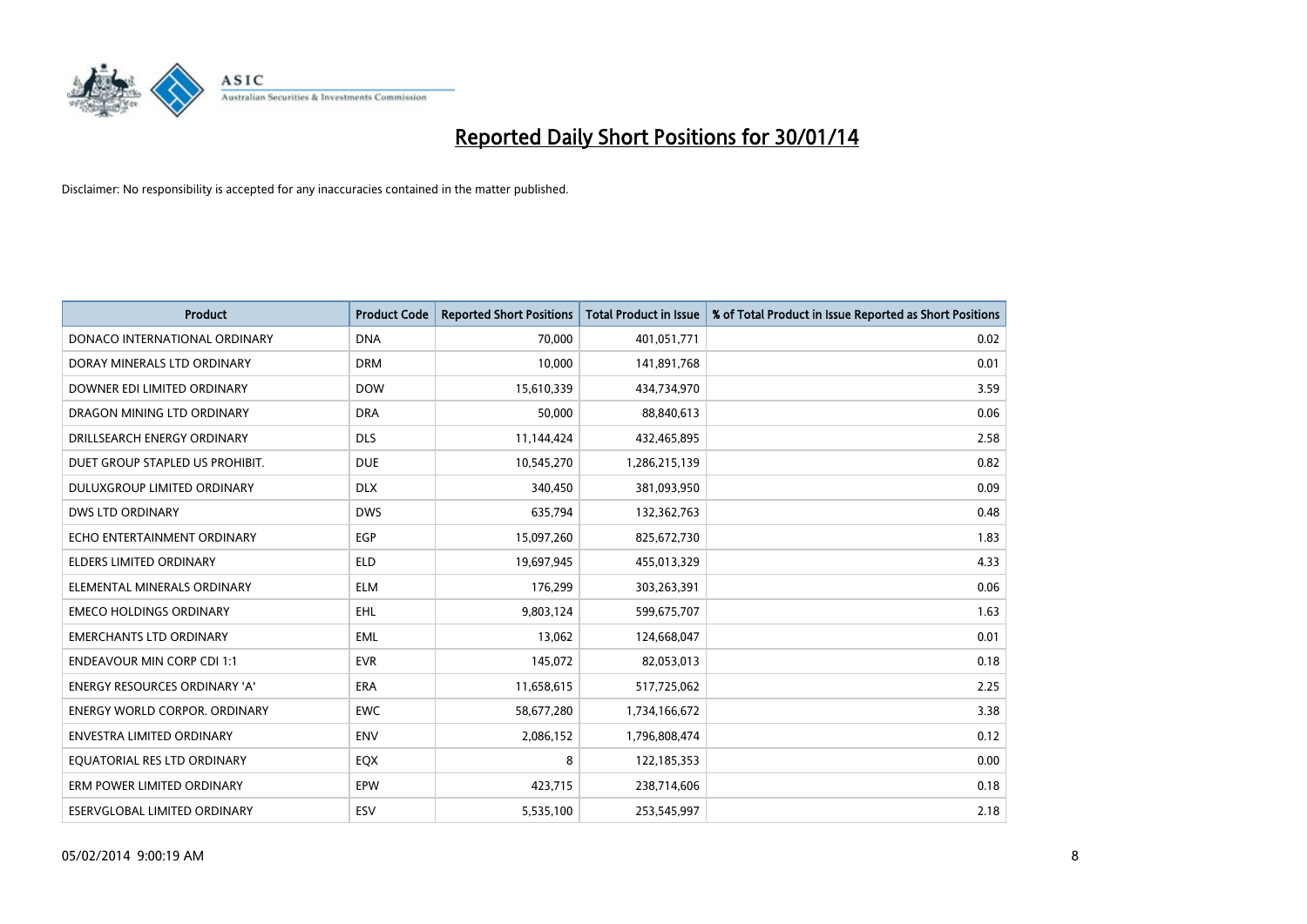

| <b>Product</b>                         | <b>Product Code</b> | <b>Reported Short Positions</b> | <b>Total Product in Issue</b> | % of Total Product in Issue Reported as Short Positions |
|----------------------------------------|---------------------|---------------------------------|-------------------------------|---------------------------------------------------------|
| ETHANE PIPELINE STAPLED SECURITIES     | <b>EPX</b>          | 1,619                           | 69,302,275                    | 0.00                                                    |
| EVOLUTION MINING LTD ORDINARY          | <b>EVN</b>          | 22,636,988                      | 708,652,367                   | 3.19                                                    |
| FAIRFAX MEDIA LTD ORDINARY             | <b>FXI</b>          | 251,603,038                     | 2,351,955,725                 | 10.70                                                   |
| FANTASTIC HOLDINGS ORDINARY            | <b>FAN</b>          | 21,870                          | 103,068,398                   | 0.02                                                    |
| <b>FAR LTD ORDINARY</b>                | <b>FAR</b>          | 24,225,783                      | 2,499,846,742                 | 0.97                                                    |
| FEDERATION CNTRES ORD/UNIT STAPLED SEC | <b>FDC</b>          | 5,058,202                       | 1,427,641,565                 | 0.35                                                    |
| FISHER & PAYKEL H. ORDINARY            | <b>FPH</b>          | 1,752,449                       | 550,757,906                   | 0.32                                                    |
| FLEETWOOD CORP ORDINARY                | <b>FWD</b>          | 2,241,305                       | 60,522,619                    | 3.70                                                    |
| FLETCHER BUILDING ORDINARY             | <b>FBU</b>          | 1,199,838                       | 687,854,788                   | 0.17                                                    |
| FLEXIGROUP LIMITED ORDINARY            | <b>FXL</b>          | 826,475                         | 304,096,060                   | 0.27                                                    |
| FLIGHT CENTRE TRAVEL ORDINARY          | <b>FLT</b>          | 4,755,616                       | 100,537,929                   | 4.73                                                    |
| FLINDERS MINES LTD ORDINARY            | <b>FMS</b>          | 4,981,243                       | 1,826,716,748                 | 0.27                                                    |
| <b>FOCUS MINERALS LTD ORDINARY</b>     | <b>FML</b>          | 10,190,806                      | 9,137,375,877                 | 0.11                                                    |
| FONTERRA SHARE FUND ORDINARY UNITS     | <b>FSF</b>          | 319                             | 106,735,056                   | 0.00                                                    |
| <b>FORGE GROUP LIMITED ORDINARY</b>    | FGE                 | 4,366,992                       | 86,169,014                    | 5.07                                                    |
| FORTESCUE METALS GRP ORDINARY          | <b>FMG</b>          | 172,102,585                     | 3,113,798,151                 | 5.53                                                    |
| <b>G.U.D. HOLDINGS ORDINARY</b>        | GUD                 | 5,339,811                       | 71,241,319                    | 7.50                                                    |
| <b>G8 EDUCATION LIMITED ORDINARY</b>   | <b>GEM</b>          | 2,420,008                       | 301,705,105                   | 0.80                                                    |
| <b>GALAXY RESOURCES ORDINARY</b>       | GXY                 | 343,457                         | 1,027,073,389                 | 0.03                                                    |
| <b>GBST HOLDINGS ORDINARY</b>          | GBT                 | 7,062                           | 66,561,725                    | 0.01                                                    |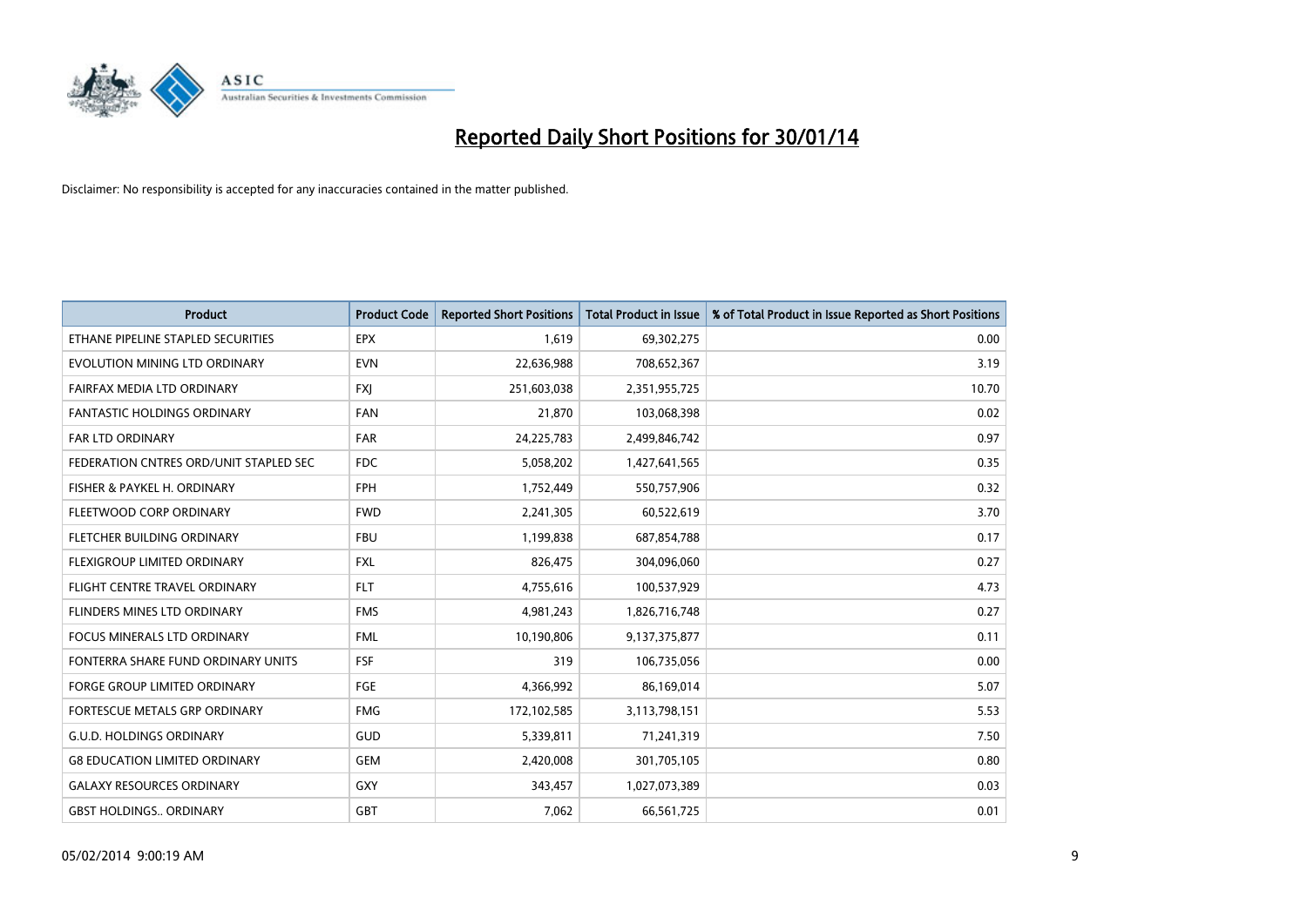

| Product                                          | <b>Product Code</b> | <b>Reported Short Positions</b> | <b>Total Product in Issue</b> | % of Total Product in Issue Reported as Short Positions |
|--------------------------------------------------|---------------------|---------------------------------|-------------------------------|---------------------------------------------------------|
| <b>GDI PROPERTY GRP STAPLED SECURITIES</b>       | GDI                 | 3,473                           | 567,575,025                   | 0.00                                                    |
| <b>GENETIC TECHNOLOGIES ORDINARY</b>             | GTG                 | 237,000                         | 597,926,082                   | 0.04                                                    |
| <b>GEODYNAMICS LIMITED ORDINARY</b>              | GDY                 | 850                             | 406,452,608                   | 0.00                                                    |
| GI DYNAMICS, INC CDI US PROHIBITED               | GID                 | 116,038                         | 393,043,620                   | 0.03                                                    |
| <b>GINDALBIE METALS LTD ORDINARY</b>             | GBG                 | 46,176,325                      | 1,493,660,842                 | 3.09                                                    |
| <b>GOODMAN FIELDER, ORDINARY</b>                 | GFF                 | 40,876,658                      | 1,955,559,207                 | 2.09                                                    |
| <b>GOODMAN GROUP STAPLED</b>                     | <b>GMG</b>          | 5,520,625                       | 1,718,742,809                 | 0.32                                                    |
| <b>GPT GROUP STAPLED SEC.</b>                    | <b>GPT</b>          | 6,128,222                       | 1,694,888,638                 | 0.36                                                    |
| <b>GRAINCORP LIMITED A CLASS ORDINARY</b>        | <b>GNC</b>          | 727,351                         | 228,855,628                   | 0.32                                                    |
| <b>GRANGE RESOURCES, ORDINARY</b>                | GRR                 | 4,941,415                       | 1,157,097,869                 | 0.43                                                    |
| <b>GREENCROSS LIMITED ORDINARY</b>               | GXL                 | 78,457                          | 37,682,334                    | 0.21                                                    |
| <b>GREENLAND MIN EN LTD ORDINARY</b>             | GGG                 | 2,369,306                       | 574,572,911                   | 0.41                                                    |
| <b>GROWTHPOINT PROPERTY ORD/UNIT STAPLED SEC</b> | GOZ                 | 6,748                           | 475,705,269                   | 0.00                                                    |
| <b>GRYPHON MINERALS LTD ORDINARY</b>             | GRY                 | 5,095,379                       | 400,797,615                   | 1.27                                                    |
| <b>GUILDFORD COAL LTD ORDINARY</b>               | <b>GUF</b>          | 242,747                         | 655,046,899                   | 0.04                                                    |
| <b>GUINNESS PEAT GROUP. CDI 1:1</b>              | GPG                 | 81,925                          | 187,775,054                   | 0.04                                                    |
| <b>GWA GROUP LTD ORDINARY</b>                    | <b>GWA</b>          | 12,426,613                      | 306,533,770                   | 4.05                                                    |
| <b>HARVEY NORMAN ORDINARY</b>                    | <b>HVN</b>          | 68,686,606                      | 1,062,316,784                 | 6.47                                                    |
| <b>HENDERSON GROUP CDI 1:1</b>                   | <b>HGG</b>          | 601,200                         | 703,262,113                   | 0.09                                                    |
| HFA HOLDINGS LIMITED ORDINARY                    | <b>HFA</b>          | 3,863                           | 118,738,157                   | 0.00                                                    |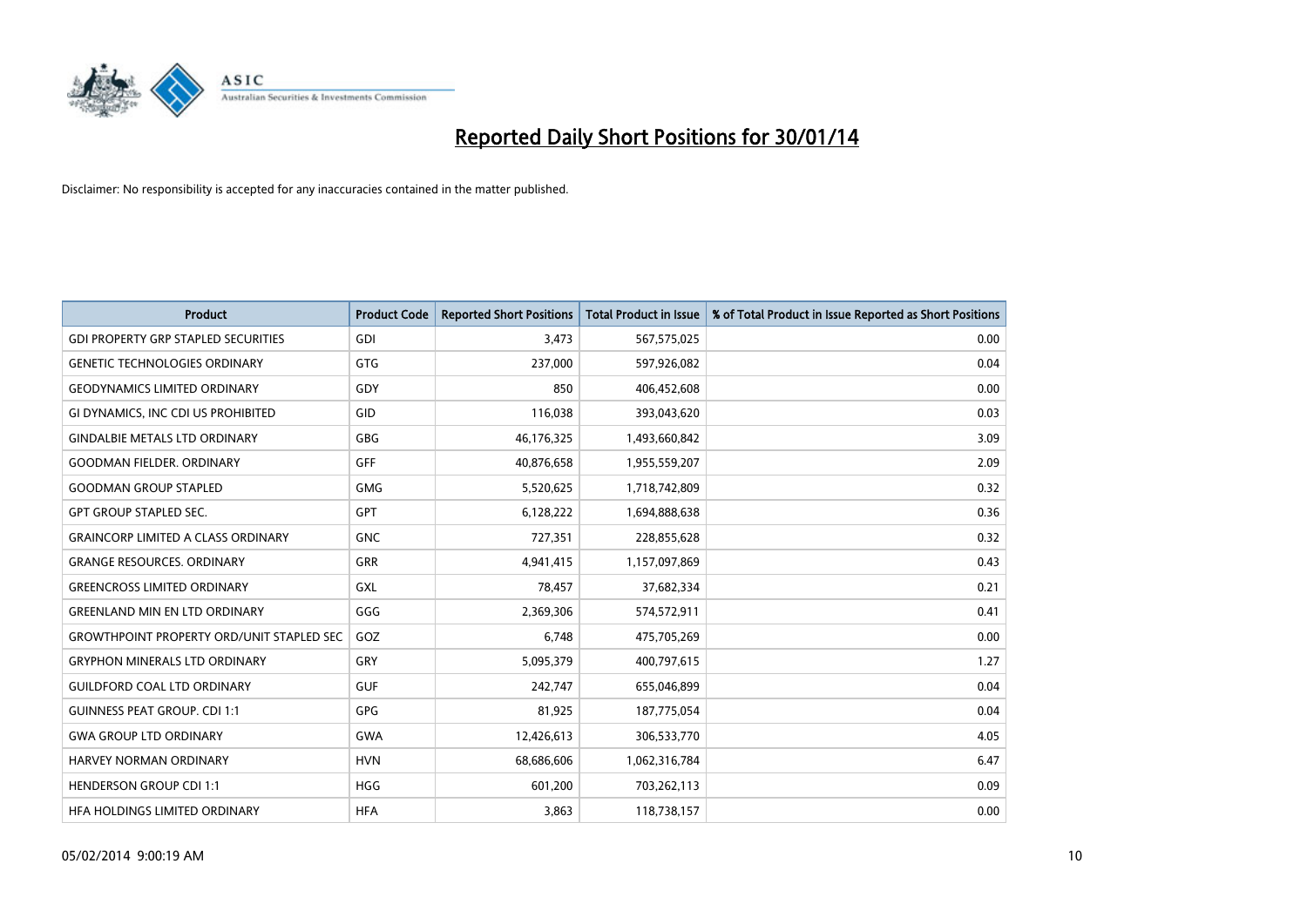

| <b>Product</b>                                | <b>Product Code</b> | <b>Reported Short Positions</b> | <b>Total Product in Issue</b> | % of Total Product in Issue Reported as Short Positions |
|-----------------------------------------------|---------------------|---------------------------------|-------------------------------|---------------------------------------------------------|
| <b>HIGHLANDS PACIFIC ORDINARY</b>             | <b>HIG</b>          | 10,001                          | 853,777,764                   | 0.00                                                    |
| HILLGROVE RES LTD ORDINARY                    | <b>HGO</b>          | 21,499                          | 1,178,589,221                 | 0.00                                                    |
| <b>HILLS LTD ORDINARY</b>                     | <b>HIL</b>          | 504,601                         | 236,619,450                   | 0.21                                                    |
| HORIZON OIL LIMITED ORDINARY                  | <b>HZN</b>          | 80,053,277                      | 1,301,147,932                 | 6.15                                                    |
| HOT CHILI LTD ORDINARY                        | <b>HCH</b>          | 10,000                          | 347,732,196                   | 0.00                                                    |
| <b>ICON ENERGY LIMITED ORDINARY</b>           | <b>ICN</b>          | 2,926                           | 615,774,351                   | 0.00                                                    |
| <b>IINET LIMITED ORDINARY</b>                 | <b>IIN</b>          | 376,670                         | 161,238,847                   | 0.23                                                    |
| <b>ILUKA RESOURCES ORDINARY</b>               | ILU                 | 39,594,935                      | 418,700,517                   | 9.46                                                    |
| <b>IMDEX LIMITED ORDINARY</b>                 | <b>IMD</b>          | 4,135,650                       | 210,473,188                   | 1.96                                                    |
| <b>INCITEC PIVOT ORDINARY</b>                 | IPL                 | 20,759,035                      | 1,644,919,097                 | 1.26                                                    |
| INDEPENDENCE GROUP ORDINARY                   | <b>IGO</b>          | 4,158,473                       | 233,323,905                   | 1.78                                                    |
| <b>INDOPHIL RESOURCES ORDINARY</b>            | <b>IRN</b>          | 2,311,113                       | 1,203,146,194                 | 0.19                                                    |
| <b>INFIGEN ENERGY STAPLED SECURITIES</b>      | <b>IFN</b>          | 3,088,036                       | 764,993,434                   | 0.40                                                    |
| <b>INFOMEDIA LTD ORDINARY</b>                 | <b>IFM</b>          | 380,018                         | 304,953,155                   | 0.12                                                    |
| <b>INGENIA GROUP STAPLED SECURITIES</b>       | <b>INA</b>          | 48,142                          | 676,240,232                   | 0.01                                                    |
| INSURANCE AUSTRALIA ORDINARY                  | IAG                 | 7,818,631                       | 2,298,412,449                 | 0.34                                                    |
| <b>INTREPID MINES ORDINARY</b>                | <b>IAU</b>          | 17,103,162                      | 556,511,361                   | 3.07                                                    |
| <b>INVESTA OFFICE FUND STAPLED SECURITIES</b> | <b>IOF</b>          | 706,961                         | 614,047,458                   | 0.12                                                    |
| <b>INVOCARE LIMITED ORDINARY</b>              | <b>IVC</b>          | 5,805,551                       | 110,030,298                   | 5.28                                                    |
| <b>IOOF HOLDINGS LTD ORDINARY</b>             | IFL                 | 1,930,438                       | 232,118,034                   | 0.83                                                    |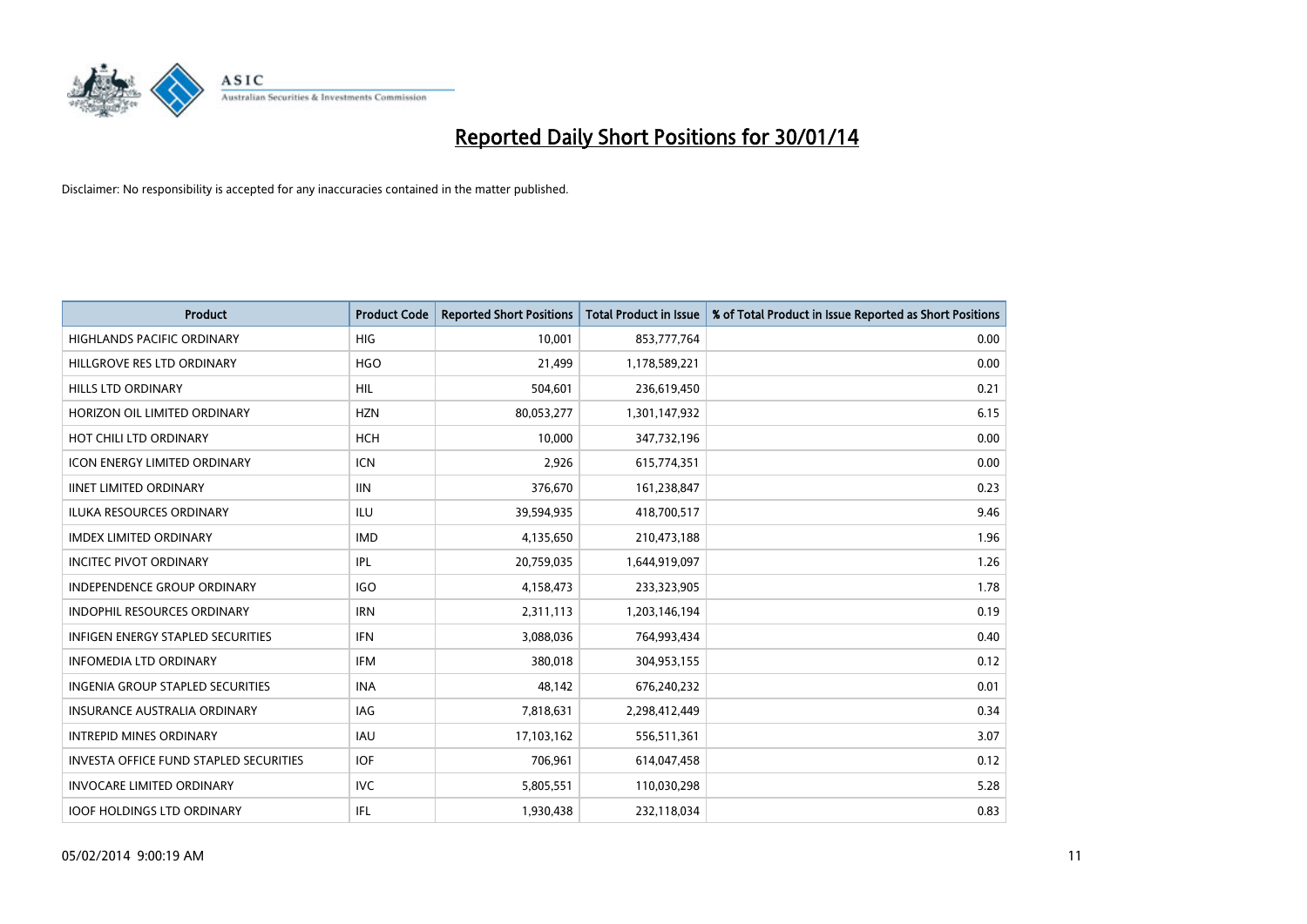

| <b>Product</b>                           | <b>Product Code</b> | <b>Reported Short Positions</b> | <b>Total Product in Issue</b> | % of Total Product in Issue Reported as Short Positions |
|------------------------------------------|---------------------|---------------------------------|-------------------------------|---------------------------------------------------------|
| <b>IRESS LIMITED ORDINARY</b>            | <b>IRE</b>          | 456.001                         | 158,585,126                   | 0.29                                                    |
| <b>IRON ORE HOLDINGS ORDINARY</b>        | <b>IOH</b>          | 26,197                          | 161,174,005                   | 0.02                                                    |
| <b>ISELECT LTD ORDINARY</b>              | <b>ISU</b>          | 5,608,728                       | 260,889,894                   | 2.15                                                    |
| JAMES HARDIE INDUST CHESS DEPOSITARY INT | <b>IHX</b>          | 5,226,420                       | 443,540,832                   | 1.18                                                    |
| <b>JB HI-FI LIMITED ORDINARY</b>         | <b>JBH</b>          | 11,732,590                      | 100,261,681                   | 11.70                                                   |
| <b>KAGARA LTD ORDINARY</b>               | <b>KZL</b>          | 3,350,441                       | 798,953,117                   | 0.42                                                    |
| KAROON GAS AUSTRALIA ORDINARY            | <b>KAR</b>          | 4,924,365                       | 255,841,581                   | 1.92                                                    |
| KATHMANDU HOLD LTD ORDINARY              | <b>KMD</b>          | 255,939                         | 200,473,338                   | 0.13                                                    |
| <b>KBL MINING LIMITED ORDINARY</b>       | <b>KBL</b>          | 1,820                           | 393,535,629                   | 0.00                                                    |
| KINGSGATE CONSOLID. ORDINARY             | <b>KCN</b>          | 7,273,171                       | 164,154,349                   | 4.43                                                    |
| KINGSROSE MINING LTD ORDINARY            | <b>KRM</b>          | 525,826                         | 335,753,851                   | 0.16                                                    |
| LEIGHTON HOLDINGS ORDINARY               | LEI                 | 22,609,654                      | 337,235,188                   | 6.70                                                    |
| LEND LEASE GROUP UNIT/ORD STAPLED        | <b>LLC</b>          | 5,974,355                       | 576,712,337                   | 1.04                                                    |
| LYCOPODIUM LIMITED ORDINARY              | LYL                 | $\mathbf{1}$                    | 38,955,103                    | 0.00                                                    |
| LYNAS CORPORATION ORDINARY               | <b>LYC</b>          | 167,857,299                     | 1,961,160,594                 | 8.56                                                    |
| <b>M2 GRP LTD ORDINARY</b>               | <b>MTU</b>          | 9,873,259                       | 179,384,685                   | 5.50                                                    |
| MACA LIMITED ORDINARY                    | <b>MLD</b>          | 88,422                          | 176,476,373                   | 0.05                                                    |
| MACMAHON HOLDINGS ORDINARY               | <b>MAH</b>          | 1,673,860                       | 1,261,699,966                 | 0.13                                                    |
| MACO ATLAS ROADS GRP ORDINARY STAPLED    | <b>MOA</b>          | 12,257,406                      | 487,230,540                   | 2.52                                                    |
| MACQUARIE GROUP LTD ORDINARY             | MQG                 | 1,624,291                       | 321,059,129                   | 0.51                                                    |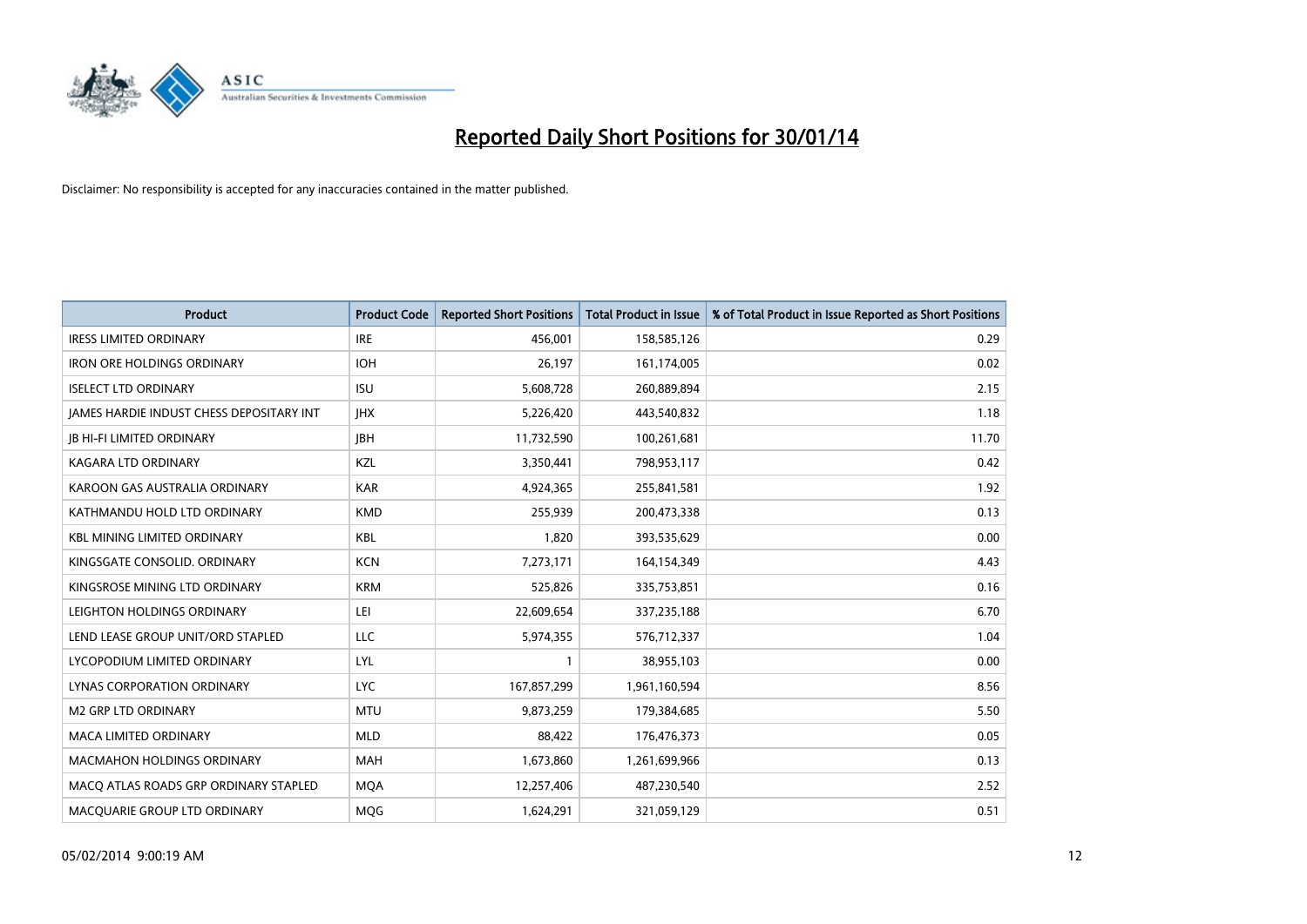

| <b>Product</b>                       | <b>Product Code</b> | <b>Reported Short Positions</b> | <b>Total Product in Issue</b> | % of Total Product in Issue Reported as Short Positions |
|--------------------------------------|---------------------|---------------------------------|-------------------------------|---------------------------------------------------------|
| MAGELLAN FIN GRP LTD ORDINARY        | <b>MFG</b>          | 1,122,211                       | 155,830,849                   | 0.72                                                    |
| <b>MATRIX C &amp; E LTD ORDINARY</b> | <b>MCE</b>          | 2,901,990                       | 94,555,428                    | 3.07                                                    |
| MAVERICK DRILLING ORDINARY           | <b>MAD</b>          | 7,911,307                       | 468,004,529                   | 1.69                                                    |
| <b>MAXITRANS INDUSTRIES ORDINARY</b> | <b>MXI</b>          | 517,016                         | 183,993,392                   | 0.28                                                    |
| MAYNE PHARMA LTD ORDINARY            | <b>MYX</b>          | 904,133                         | 563,459,968                   | 0.16                                                    |
| MCALEESE LTD ORDINARY                | <b>MCS</b>          | 2,454,150                       | 296,577,121                   | 0.83                                                    |
| MCMILLAN SHAKESPEARE ORDINARY        | <b>MMS</b>          | 750,614                         | 74,523,965                    | 1.01                                                    |
| MCPHERSON'S LTD ORDINARY             | <b>MCP</b>          | 77,693                          | 93,994,381                    | 0.08                                                    |
| MEDUSA MINING LTD ORDINARY           | <b>MML</b>          | 6,322,383                       | 207,794,301                   | 3.04                                                    |
| MELBOURNE IT LIMITED ORDINARY        | <b>MLB</b>          | 41,893                          | 83,231,038                    | 0.05                                                    |
| MEO AUSTRALIA LTD ORDINARY           | <b>MEO</b>          | 10,845                          | 627,264,587                   | 0.00                                                    |
| MERIDIAN ENERGY INSTALMENT RECEIPTS  | <b>MEZCA</b>        | 32,097                          | 1,255,413,626                 | 0.00                                                    |
| <b>MERMAID MARINE ORDINARY</b>       | <b>MRM</b>          | 1,764,310                       | 232,652,241                   | 0.76                                                    |
| MESOBLAST LIMITED ORDINARY           | <b>MSB</b>          | 20,239,991                      | 321,210,394                   | 6.30                                                    |
| METALS X LIMITED ORDINARY            | <b>MLX</b>          | 92,715                          | 1,655,386,110                 | 0.01                                                    |
| METCASH LIMITED ORDINARY             | <b>MTS</b>          | 116,140,787                     | 888,338,048                   | 13.07                                                   |
| METMINCO LIMITED ORDINARY            | <b>MNC</b>          | 277,128                         | 1,749,543,023                 | 0.02                                                    |
| MIGHTY RIVER POWER ORDINARY          | <b>MYT</b>          | 1,950,272                       | 1,400,012,517                 | 0.14                                                    |
| MINCOR RESOURCES NL ORDINARY         | <b>MCR</b>          | 2,300,039                       | 188,208,274                   | 1.22                                                    |
| MINERAL DEPOSITS ORDINARY            | <b>MDL</b>          | 806,278                         | 96,038,786                    | 0.84                                                    |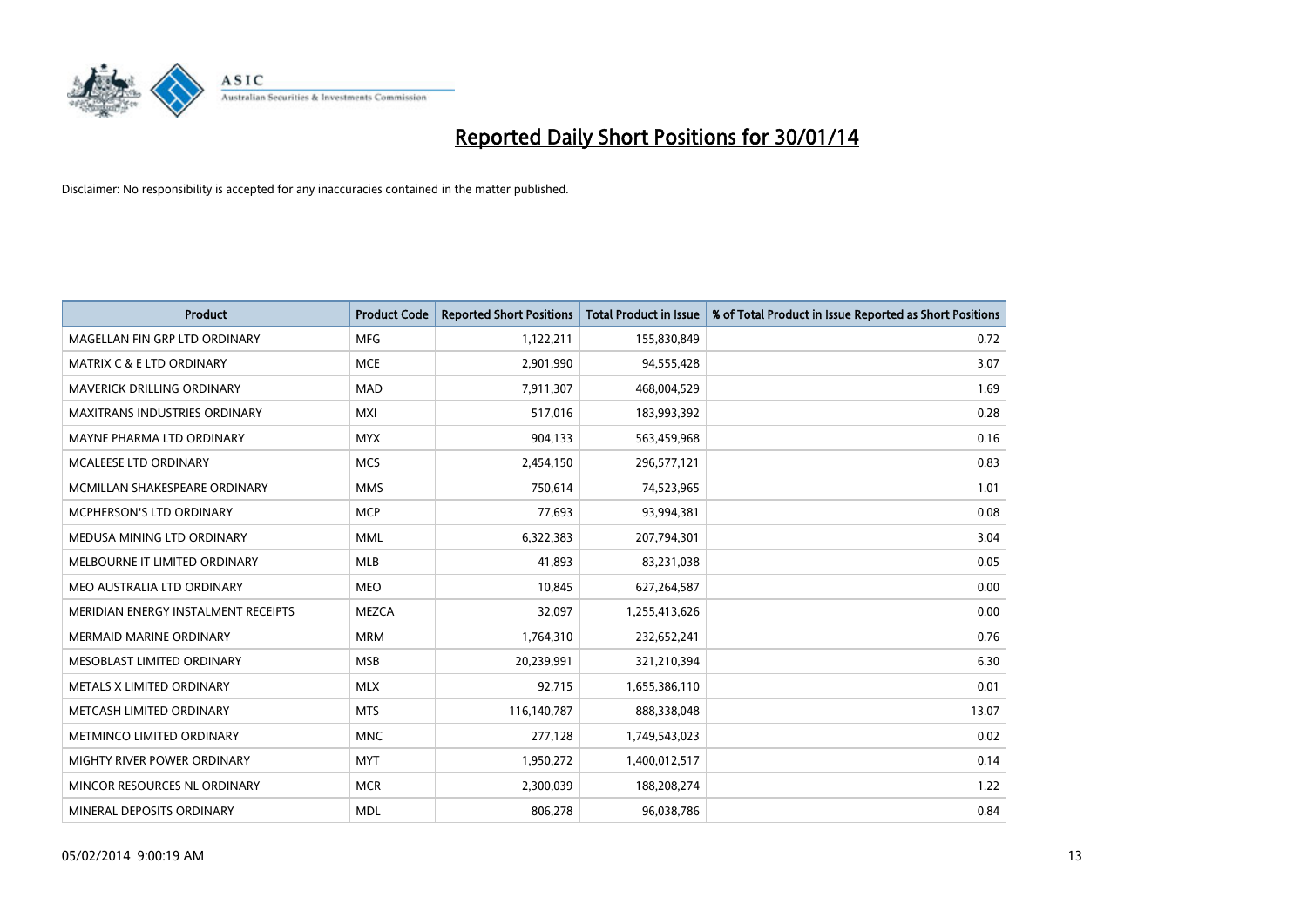

| <b>Product</b>                  | <b>Product Code</b> | <b>Reported Short Positions</b> | <b>Total Product in Issue</b> | % of Total Product in Issue Reported as Short Positions |
|---------------------------------|---------------------|---------------------------------|-------------------------------|---------------------------------------------------------|
| MINERAL RESOURCES, ORDINARY     | <b>MIN</b>          | 4,535,589                       | 186,112,198                   | 2.44                                                    |
| MINT WIRELESS ORDINARY          | <b>MNW</b>          | 1,242,454                       | 403,872,395                   | 0.31                                                    |
| MIRABELA NICKEL LTD ORDINARY    | <b>MBN</b>          | 18,867,110                      | 876,801,147                   | 2.15                                                    |
| MIRVAC GROUP STAPLED SECURITIES | <b>MGR</b>          | 9,927,883                       | 3,664,938,678                 | 0.27                                                    |
| MOLOPO ENERGY LTD ORDINARY      | <b>MPO</b>          | 315,939                         | 247,133,976                   | 0.13                                                    |
| MONADELPHOUS GROUP ORDINARY     | <b>MND</b>          | 12,975,285                      | 92,308,047                    | 14.06                                                   |
| MORTGAGE CHOICE LTD ORDINARY    | MOC                 | 74,051                          | 123,780,387                   | 0.06                                                    |
| MOUNT GIBSON IRON ORDINARY      | <b>MGX</b>          | 5,997,432                       | 1,090,584,232                 | 0.55                                                    |
| MULTIPLEX SITES SITES           | <b>MXUPA</b>        | 1,499                           | 4,500,000                     | 0.03                                                    |
| MURCHISON METALS LTD ORDINARY   | <b>MMX</b>          | 216,291                         | 450,497,346                   | 0.05                                                    |
| MYER HOLDINGS LTD ORDINARY      | <b>MYR</b>          | 72,956,077                      | 585,684,551                   | 12.46                                                   |
| NANOSONICS LIMITED ORDINARY     | <b>NAN</b>          | 215,454                         | 263,125,129                   | 0.08                                                    |
| NATIONAL AUST, BANK ORDINARY    | <b>NAB</b>          | 8,328,580                       | 2,351,444,811                 | 0.35                                                    |
| NATIONAL STORAGE STAPLED        | <b>NSR</b>          | 9,645                           | 244,897,097                   | 0.00                                                    |
| NAVITAS LIMITED ORDINARY        | <b>NVT</b>          | 3,392,707                       | 375,416,910                   | 0.90                                                    |
| NEON ENERGY LIMITED ORDINARY    | <b>NEN</b>          | 961,700                         | 553,037,848                   | 0.17                                                    |
| NEUREN PHARMACEUT. ORDINARY     | <b>NEU</b>          | 10,403                          | 1,518,782,296                 | 0.00                                                    |
| NEW HOPE CORPORATION ORDINARY   | <b>NHC</b>          | 394,718                         | 830,819,859                   | 0.05                                                    |
| NEWCREST MINING ORDINARY        | <b>NCM</b>          | 9,943,872                       | 766,510,971                   | 1.30                                                    |
| NEWS CORP A NON-VOTING CDI      | <b>NWSLV</b>        | 1,911,381                       | 3,363,293                     | 56.83                                                   |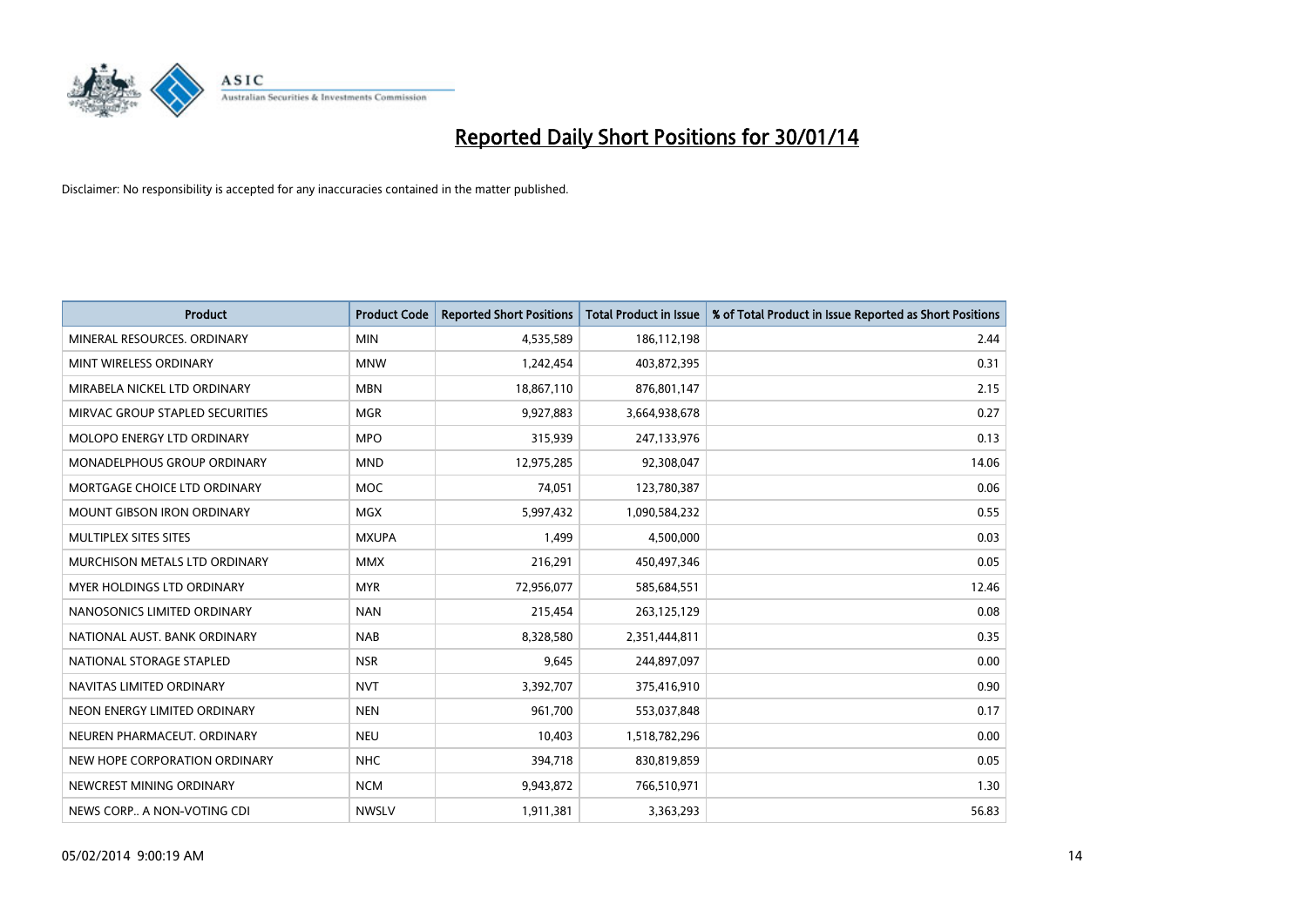

| <b>Product</b>                        | <b>Product Code</b> | <b>Reported Short Positions</b> | <b>Total Product in Issue</b> | % of Total Product in Issue Reported as Short Positions |
|---------------------------------------|---------------------|---------------------------------|-------------------------------|---------------------------------------------------------|
| NEWS CORP B VOTING CDI                | <b>NWS</b>          | 3,247,335                       | 19,342,944                    | 16.79                                                   |
| NEWSAT LIMITED ORDINARY               | <b>NWT</b>          | 2,852,990                       | 591,460,931                   | 0.48                                                    |
| NEXTDC LIMITED ORDINARY               | <b>NXT</b>          | 8,917,254                       | 192,904,486                   | 4.62                                                    |
| NEXUS ENERGY LIMITED ORDINARY         | <b>NXS</b>          | 1,738,744                       | 1,330,219,459                 | 0.13                                                    |
| NIB HOLDINGS LIMITED ORDINARY         | <b>NHF</b>          | 3,381,962                       | 439,004,182                   | 0.77                                                    |
| NICK SCALI LIMITED ORDINARY           | <b>NCK</b>          | 1,917                           | 81,000,000                    | 0.00                                                    |
| NIDO PETROLEUM ORDINARY               | <b>NDO</b>          | 47,402                          | 2,048,317,635                 | 0.00                                                    |
| NINE ENTERTAINMENT ORDINARY           | <b>NEC</b>          | 6,663,475                       | 940,295,023                   | 0.71                                                    |
| NOBLE MINERAL RES ORDINARY            | <b>NMG</b>          | 2,365,726                       | 666,397,952                   | 0.36                                                    |
| NORTHERN IRON LTD ORDINARY            | <b>NFE</b>          | 113,496                         | 484,405,314                   | 0.02                                                    |
| NORTHERN STAR ORDINARY                | <b>NST</b>          | 9,112,093                       | 428,369,762                   | 2.13                                                    |
| NOVOGEN LIMITED ORDINARY              | <b>NRT</b>          | 134,125                         | 163,810,997                   | 0.08                                                    |
| NRW HOLDINGS LIMITED ORDINARY         | <b>NWH</b>          | 16,861,859                      | 278,888,011                   | 6.05                                                    |
| NUCOAL RESOURCES LTD ORDINARY         | <b>NCR</b>          | $\mathbf{1}$                    | 768,612,354                   | 0.00                                                    |
| NUFARM LIMITED ORDINARY               | <b>NUF</b>          | 17,417,025                      | 263,725,895                   | 6.60                                                    |
| OAKTON LIMITED ORDINARY               | <b>OKN</b>          | 782,308                         | 89,968,985                    | 0.87                                                    |
| OCEANAGOLD CORP. CHESS DEPOSITARY INT | <b>OGC</b>          | 732,759                         | 300,350,129                   | 0.24                                                    |
| OIL SEARCH LTD ORDINARY               | OSH                 | 14,029,337                      | 1,343,361,150                 | 1.04                                                    |
| OM HOLDINGS LIMITED ORDINARY          | OMH                 | 2,238,139                       | 733,423,337                   | 0.31                                                    |
| ORICA LIMITED ORDINARY                | ORI                 | 9,197,595                       | 370,255,009                   | 2.48                                                    |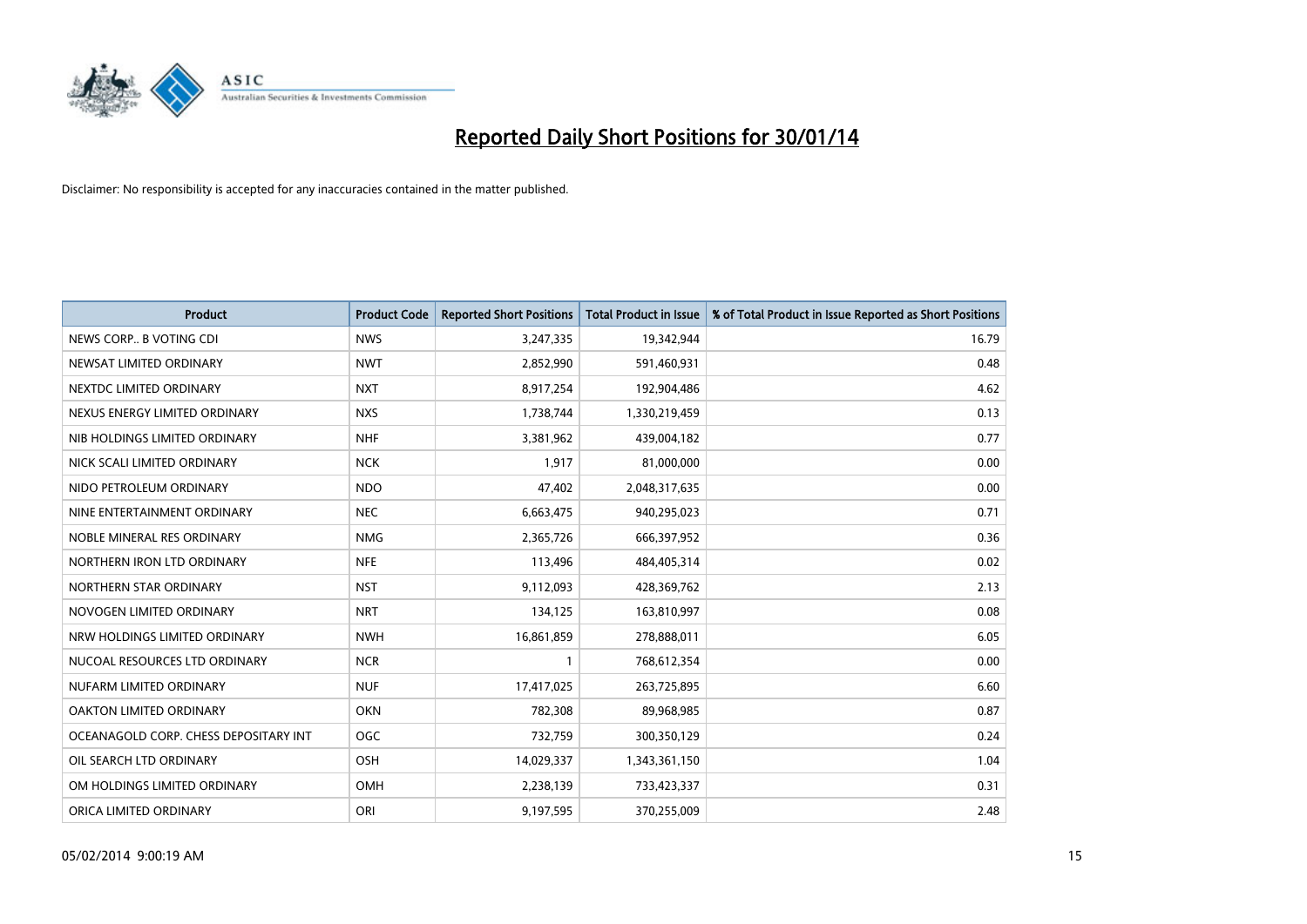

| <b>Product</b>                | <b>Product Code</b> | <b>Reported Short Positions</b> | <b>Total Product in Issue</b> | % of Total Product in Issue Reported as Short Positions |
|-------------------------------|---------------------|---------------------------------|-------------------------------|---------------------------------------------------------|
| ORIGIN ENERGY ORDINARY        | <b>ORG</b>          | 7,869,458                       | 1,101,228,973                 | 0.71                                                    |
| OROCOBRE LIMITED ORDINARY     | <b>ORE</b>          | 932,616                         | 132,041,911                   | 0.71                                                    |
| ORORA LIMITED ORDINARY        | <b>ORA</b>          | 363,225                         | 1,206,684,923                 | 0.03                                                    |
| OROTONGROUP LIMITED ORDINARY  | ORL                 | 182,554                         | 40,880,902                    | 0.45                                                    |
| OZ MINERALS ORDINARY          | OZL                 | 14,344,222                      | 303,470,022                   | 4.73                                                    |
| OZFOREX GROUP LTD ORDINARY    | <b>OFX</b>          | 2,285,062                       | 240,000,000                   | 0.95                                                    |
| PACIFIC BRANDS ORDINARY       | <b>PBG</b>          | 8,846,554                       | 912,915,695                   | 0.97                                                    |
| PACT GROUP HLDGS LTD ORDINARY | PGH                 | 1,378,631                       | 294,097,961                   | 0.47                                                    |
| PALADIN ENERGY LTD ORDINARY   | <b>PDN</b>          | 92,844,510                      | 964,241,634                   | 9.63                                                    |
| PANAUST LIMITED ORDINARY      | <b>PNA</b>          | 7,691,268                       | 620,724,651                   | 1.24                                                    |
| PANORAMIC RESOURCES ORDINARY  | PAN                 | 160,464                         | 319,285,132                   | 0.05                                                    |
| PANTERRA GOLD LTD ORDINARY    | PGI                 | $\mathbf{1}$                    | 772,781,012                   | 0.00                                                    |
| PAPERLINX LIMITED ORDINARY    | <b>PPX</b>          | 48,326                          | 609,280,761                   | 0.01                                                    |
| PAPILLON RES LTD ORDINARY     | PIR                 | 9,488,805                       | 339,444,210                   | 2.80                                                    |
| PATTIES FOODS LTD ORDINARY    | PFL                 | 28,835                          | 139,144,338                   | 0.02                                                    |
| PEET LIMITED ORDINARY         | <b>PPC</b>          | 419,754                         | 433,389,348                   | 0.10                                                    |
| PENINSULA ENERGY LTD ORDINARY | <b>PEN</b>          | $\mathbf{1}$                    | 3,252,530,235                 | 0.00                                                    |
| PERPETUAL LIMITED ORDINARY    | PPT                 | 2,275,387                       | 46,529,270                    | 4.89                                                    |
| PERSEUS MINING LTD ORDINARY   | PRU                 | 13,323,328                      | 457,962,088                   | 2.91                                                    |
| PHARMAXIS LTD ORDINARY        | <b>PXS</b>          | 853,267                         | 309,046,349                   | 0.28                                                    |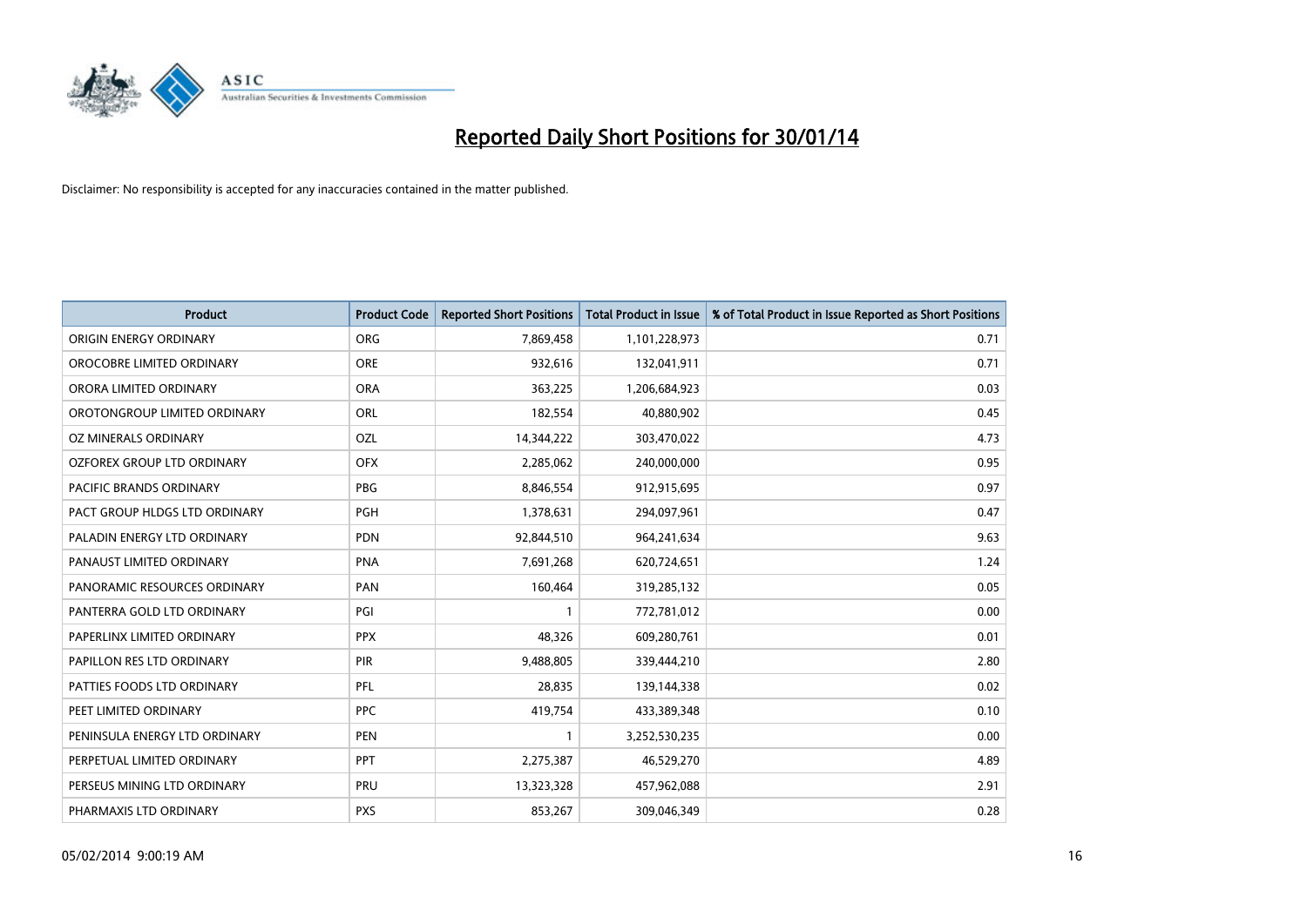

| <b>Product</b>                      | <b>Product Code</b> | <b>Reported Short Positions</b> | <b>Total Product in Issue</b> | % of Total Product in Issue Reported as Short Positions |
|-------------------------------------|---------------------|---------------------------------|-------------------------------|---------------------------------------------------------|
| PHOSPHAGENICS LTD. ORDINARY         | POH                 | 50,000                          | 1,020,465,957                 | 0.00                                                    |
| PLATINUM ASSET ORDINARY             | <b>PTM</b>          | 202,306                         | 578,685,695                   | 0.03                                                    |
| PLATINUM AUSTRALIA ORDINARY         | <b>PLA</b>          | 836,127                         | 504,968,043                   | 0.17                                                    |
| PMI GOLD CORP CDI 1:1               | <b>PVM</b>          | 232,274                         | 162,796,704                   | 0.14                                                    |
| PMP LIMITED ORDINARY                | <b>PMP</b>          | 1,595,073                       | 323,781,124                   | 0.49                                                    |
| PRANA BIOTECHNOLOGY ORDINARY        | PBT                 | 670,135                         | 418,181,096                   | 0.16                                                    |
| PREMIER INVESTMENTS ORDINARY        | <b>PMV</b>          | 211,196                         | 155,314,874                   | 0.14                                                    |
| PRIMA BIOMED LTD ORDINARY           | <b>PRR</b>          | 1,167,229                       | 1,228,709,341                 | 0.09                                                    |
| PRIMARY HEALTH CARE ORDINARY        | <b>PRY</b>          | 16,908,445                      | 504,956,647                   | 3.35                                                    |
| PRIME MEDIA GRP LTD ORDINARY        | <b>PRT</b>          | 1,444,990                       | 366,330,303                   | 0.39                                                    |
| PROGRAMMED ORDINARY                 | <b>PRG</b>          | 154,775                         | 118,229,190                   | 0.13                                                    |
| <b>QANTAS AIRWAYS ORDINARY</b>      | QAN                 | 73,887,778                      | 2,196,330,250                 | 3.36                                                    |
| OBE INSURANCE GROUP ORDINARY        | <b>OBE</b>          | 17,281,221                      | 1,248,704,599                 | 1.38                                                    |
| ORXPHARMA LTD ORDINARY              | QRX                 | 66,492                          | 164,095,969                   | 0.04                                                    |
| QUBE HOLDINGS LTD ORDINARY          | <b>QUB</b>          | 12,776,245                      | 931,433,499                   | 1.37                                                    |
| RAMELIUS RESOURCES ORDINARY         | <b>RMS</b>          | 169,047                         | 365,380,380                   | 0.05                                                    |
| RAMSAY HEALTH CARE ORDINARY         | <b>RHC</b>          | 2,552,600                       | 202,081,252                   | 1.26                                                    |
| <b>RCG CORPORATION LTD ORDINARY</b> | <b>RCG</b>          | 25,449                          | 262,308,625                   | 0.01                                                    |
| <b>RCR TOMLINSON ORDINARY</b>       | <b>RCR</b>          | 196,639                         | 136,696,590                   | 0.14                                                    |
| <b>REA GROUP ORDINARY</b>           | <b>REA</b>          | 827,315                         | 131,714,699                   | 0.63                                                    |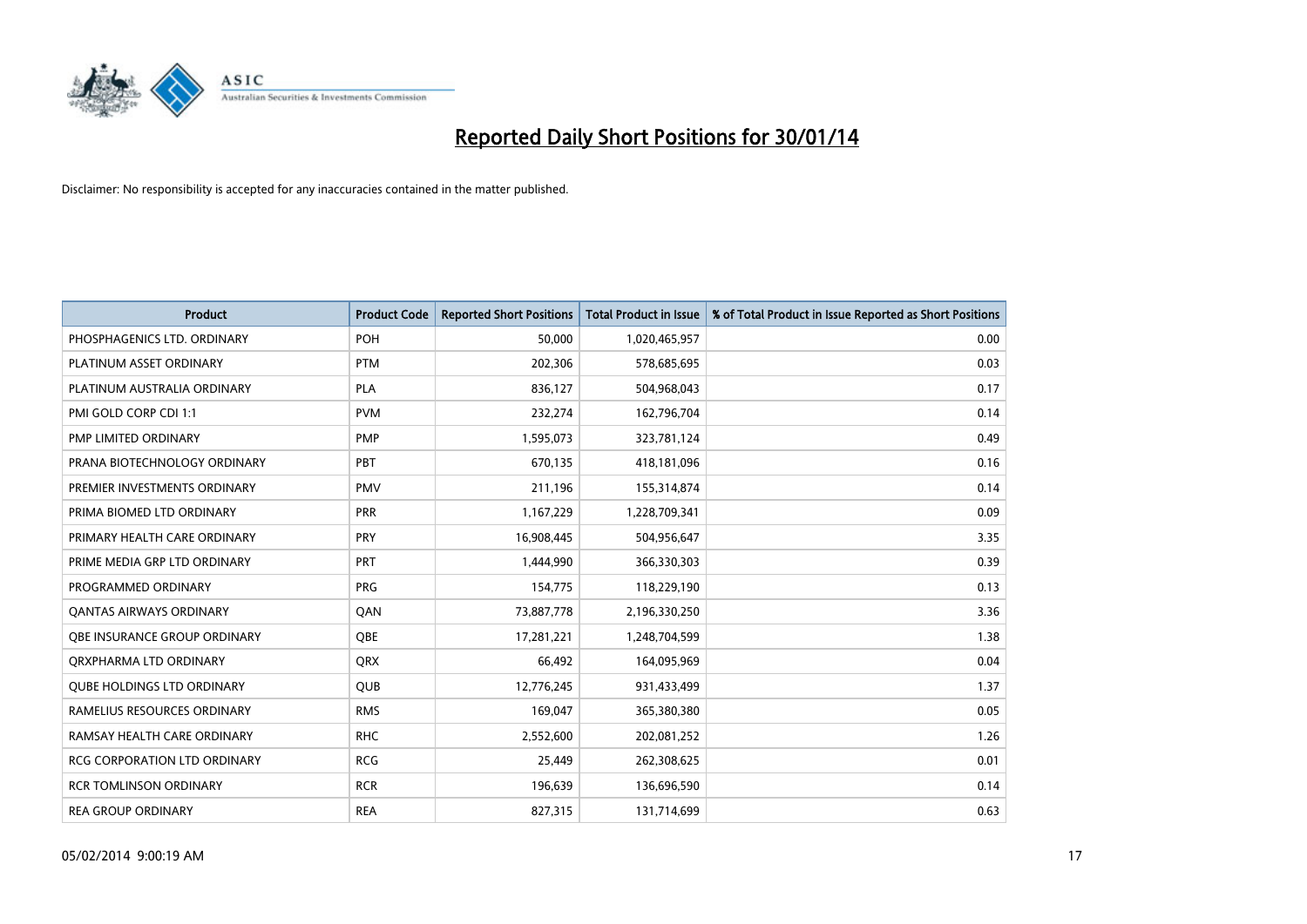

| <b>Product</b>                     | <b>Product Code</b> | <b>Reported Short Positions</b> | <b>Total Product in Issue</b> | % of Total Product in Issue Reported as Short Positions |
|------------------------------------|---------------------|---------------------------------|-------------------------------|---------------------------------------------------------|
| RECALL HOLDINGS LTD ORDINARY       | <b>REC</b>          | 728,275                         | 312,311,413                   | 0.23                                                    |
| RECKON LIMITED ORDINARY            | <b>RKN</b>          | 93,873                          | 126,913,066                   | 0.07                                                    |
| RED 5 LIMITED ORDINARY             | <b>RED</b>          | 162,100                         | 759,451,008                   | 0.02                                                    |
| <b>RED FORK ENERGY ORDINARY</b>    | <b>RFE</b>          | 4,264,580                       | 501,051,719                   | 0.85                                                    |
| REDBANK ENERGY LTD ORDINARY        | AEJ                 | 13                              | 786,287                       | 0.00                                                    |
| REECE AUSTRALIA LTD. ORDINARY      | <b>REH</b>          | 440                             | 99,600,000                    | 0.00                                                    |
| REED RESOURCES LTD ORDINARY        | <b>RDR</b>          | 250,000                         | 523,453,895                   | 0.05                                                    |
| REGIS RESOURCES ORDINARY           | <b>RRL</b>          | 12,884,800                      | 498,016,225                   | 2.59                                                    |
| RESMED INC CDI 10:1                | <b>RMD</b>          | 26,564,902                      | 1,420,542,770                 | 1.87                                                    |
| <b>RESOLUTE MINING ORDINARY</b>    | <b>RSG</b>          | 7,536,401                       | 641,189,223                   | 1.18                                                    |
| RESOURCE EQUIP LTD ORDINARY        | <b>RQL</b>          | 50,000                          | 249,065,471                   | 0.02                                                    |
| RESOURCE GENERATION ORDINARY       | <b>RES</b>          | 224,300                         | 581,380,338                   | 0.04                                                    |
| RETAIL FOOD GROUP ORDINARY         | <b>RFG</b>          | 3,175,830                       | 144,049,390                   | 2.20                                                    |
| REX MINERALS LIMITED ORDINARY      | <b>RXM</b>          | 1,680,677                       | 188,907,284                   | 0.89                                                    |
| <b>RIDLEY CORPORATION ORDINARY</b> | <b>RIC</b>          | 2,413,661                       | 307,817,071                   | 0.78                                                    |
| RIO TINTO LIMITED ORDINARY         | <b>RIO</b>          | 4,683,236                       | 435,758,720                   | 1.07                                                    |
| ROBUST RESOURCES ORDINARY          | <b>ROL</b>          | 4,000                           | 102,830,646                   | 0.00                                                    |
| ROC OIL COMPANY ORDINARY           | <b>ROC</b>          | 926,470                         | 686,461,740                   | 0.13                                                    |
| <b>RURALCO HOLDINGS ORDINARY</b>   | <b>RHL</b>          | 1,350                           | 62,711,592                    | 0.00                                                    |
| SAI GLOBAL LIMITED ORDINARY        | SAI                 | 7,470,879                       | 210,751,657                   | 3.54                                                    |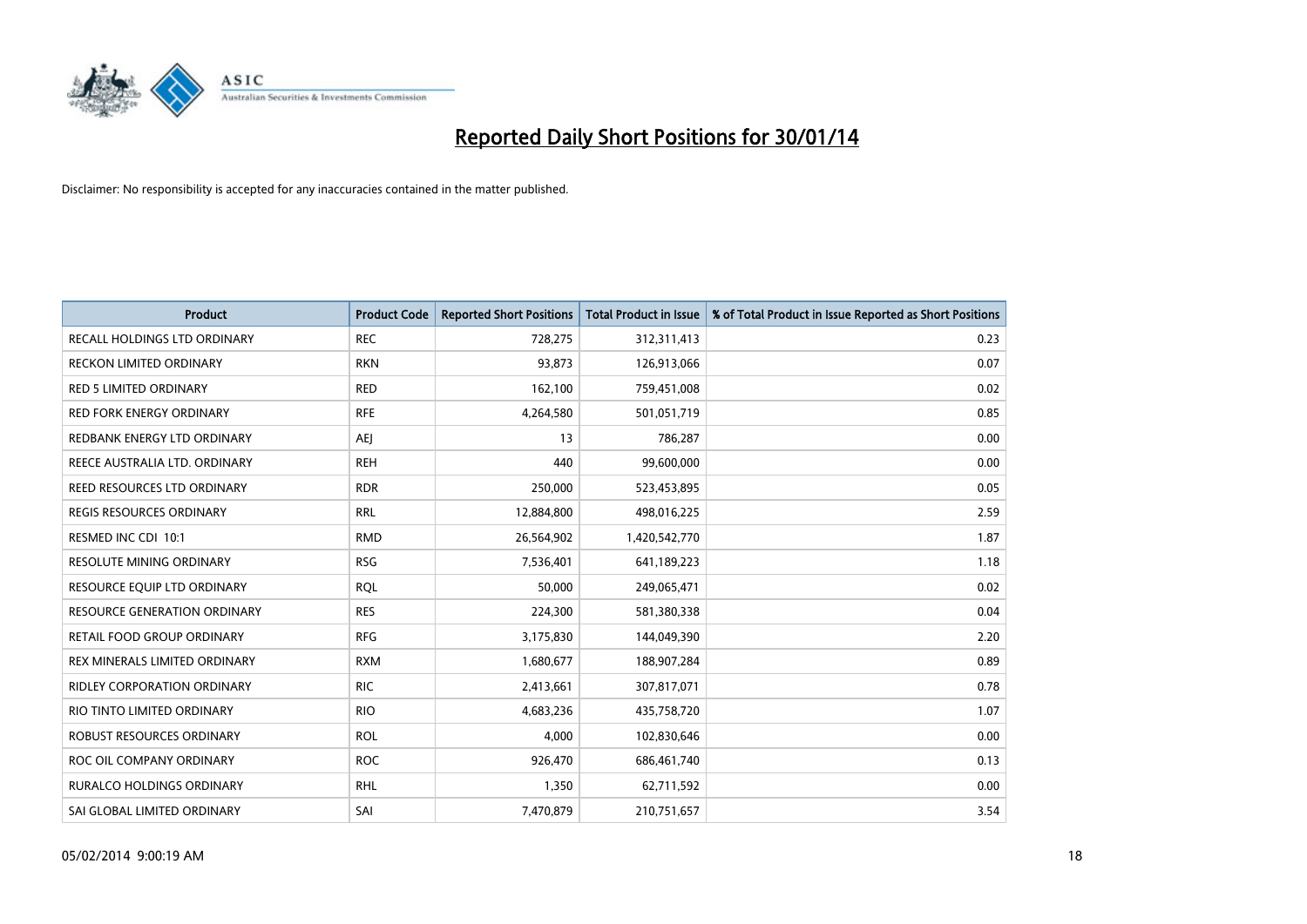

| <b>Product</b>                           | <b>Product Code</b> | <b>Reported Short Positions</b> | <b>Total Product in Issue</b> | % of Total Product in Issue Reported as Short Positions |
|------------------------------------------|---------------------|---------------------------------|-------------------------------|---------------------------------------------------------|
| SALMAT LIMITED ORDINARY                  | <b>SLM</b>          | 998                             | 159,812,799                   | 0.00                                                    |
| SAMSON OIL & GAS LTD ORDINARY            | SSN                 | 4,614,000                       | 2,547,627,193                 | 0.18                                                    |
| SANDFIRE RESOURCES ORDINARY              | <b>SFR</b>          | 1,286,075                       | 155,640,968                   | 0.83                                                    |
| <b>SANTOS LTD ORDINARY</b>               | <b>STO</b>          | 4,290,163                       | 970,264,273                   | 0.44                                                    |
| SARACEN MINERAL ORDINARY                 | <b>SAR</b>          | 1,574,770                       | 595,263,186                   | 0.26                                                    |
| SCA PROPERTY GROUP STAPLED SECURITIES    | SCP                 | 38,868,604                      | 648,628,320                   | 5.99                                                    |
| SEDGMAN LIMITED ORDINARY                 | <b>SDM</b>          | 96,948                          | 223,224,636                   | 0.04                                                    |
| SEEK LIMITED ORDINARY                    | <b>SEK</b>          | 10,203,103                      | 339,167,526                   | 3.01                                                    |
| SELECT HARVESTS ORDINARY                 | SHV                 | 42,559                          | 57,815,720                    | 0.07                                                    |
| SENEX ENERGY LIMITED ORDINARY            | <b>SXY</b>          | 8,025,283                       | 1,145,008,917                 | 0.70                                                    |
| SERVCORP LIMITED ORDINARY                | SRV                 | 13,388                          | 98,432,275                    | 0.01                                                    |
| SERVICE STREAM ORDINARY                  | <b>SSM</b>          | 100                             | 284,443,570                   | 0.00                                                    |
| SEVEN GROUP HOLDINGS ORDINARY            | <b>SVW</b>          | 3,700,257                       | 308,160,281                   | 1.20                                                    |
| SEVEN WEST MEDIA LTD ORDINARY            | <b>SWM</b>          | 6,878,954                       | 999,160,872                   | 0.69                                                    |
| SIGMA PHARMACEUTICAL ORDINARY            | <b>SIP</b>          | 6,808,617                       | 1,125,275,419                 | 0.61                                                    |
| SILEX SYSTEMS ORDINARY                   | <b>SLX</b>          | 2,892,098                       | 170,367,734                   | 1.70                                                    |
| SILVER CHEF LIMITED ORDINARY             | SIV                 | 53,435                          | 29,333,629                    | 0.18                                                    |
| SILVER LAKE RESOURCE ORDINARY            | <b>SLR</b>          | 22,294,852                      | 437,594,758                   | 5.09                                                    |
| SIMS METAL MGMT LTD ORDINARY             | SGM                 | 11,700,811                      | 204,439,083                   | 5.72                                                    |
| SINGAPORE TELECOMM. CHESS DEPOSITARY INT | SGT                 | 5,272,884                       | 148,226,740                   | 3.56                                                    |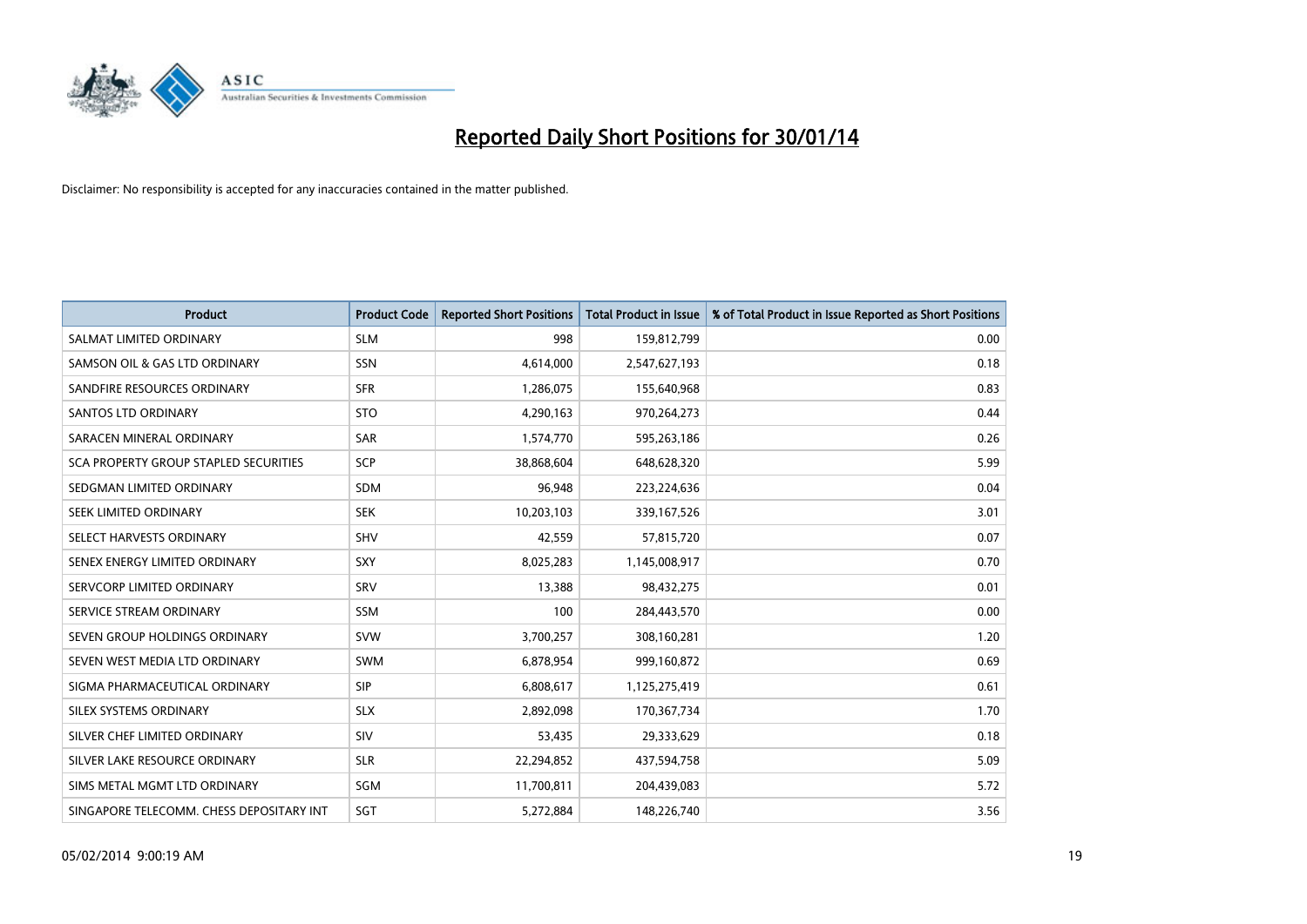

| <b>Product</b>                           | <b>Product Code</b> | <b>Reported Short Positions</b> | <b>Total Product in Issue</b> | % of Total Product in Issue Reported as Short Positions |
|------------------------------------------|---------------------|---------------------------------|-------------------------------|---------------------------------------------------------|
| SIRIUS RESOURCES NL ORDINARY             | <b>SIR</b>          | 10,006,043                      | 261,930,167                   | 3.82                                                    |
| SIRTEX MEDICAL ORDINARY                  | <b>SRX</b>          | 220,843                         | 56,108,439                    | 0.39                                                    |
| SKILLED GROUP LTD ORDINARY               | <b>SKE</b>          | 2,143,787                       | 233,871,364                   | 0.92                                                    |
| <b>SKY NETWORK ORDINARY</b>              | <b>SKT</b>          | 106,311                         | 389,139,785                   | 0.03                                                    |
| SKYCITY ENT GRP LTD ORDINARY             | <b>SKC</b>          | 564,866                         | 580,016,676                   | 0.10                                                    |
| <b>SLATER &amp; GORDON ORDINARY</b>      | <b>SGH</b>          | 511,842                         | 202,481,656                   | 0.25                                                    |
| SMS MANAGEMENT, ORDINARY                 | <b>SMX</b>          | 3,053,251                       | 70,099,763                    | 4.36                                                    |
| SONIC HEALTHCARE ORDINARY                | <b>SHL</b>          | 4,174,195                       | 400,746,556                   | 1.04                                                    |
| SOUL PATTINSON (W.H) ORDINARY            | SOL                 | 70,633                          | 239,395,320                   | 0.03                                                    |
| SOUTH BOULDER MINES ORDINARY             | <b>STB</b>          | 1                               | 128,327,826                   | 0.00                                                    |
| SP AUSNET STAPLED SECURITIES             | SPN                 | 67,412,535                      | 3,386,607,080                 | 1.99                                                    |
| SPARK INFRASTRUCTURE STAPLED NOTE & UNIT | SKI                 | 55,705,929                      | 1,326,734,264                 | 4.20                                                    |
| SPDR 200 FUND ETF UNITS                  | <b>STW</b>          | 36,747                          | 45,626,368                    | 0.08                                                    |
| SPDR 200 RESOURCES ETF UNITS             | <b>OZR</b>          | 65,000                          | 1,601,132                     | 4.06                                                    |
| SPDR SMALL ORDS ETF UNITS                | SSO                 | 178,018                         | 800,855                       | 22.23                                                   |
| SPECIALTY FASHION ORDINARY               | SFH                 | 49,678                          | 192,236,121                   | 0.03                                                    |
| ST BARBARA LIMITED ORDINARY              | SBM                 | 16,509,981                      | 488,074,077                   | 3.38                                                    |
| STARPHARMA HOLDINGS ORDINARY             | <b>SPL</b>          | 14,425,067                      | 284,574,948                   | 5.07                                                    |
| STEADFAST GROUP LTD ORDINARY             | <b>SDF</b>          | 1,804,308                       | 500,971,408                   | 0.36                                                    |
| STHN CROSS MEDIA ORDINARY                | SXL                 | 1,825,073                       | 705,099,800                   | 0.26                                                    |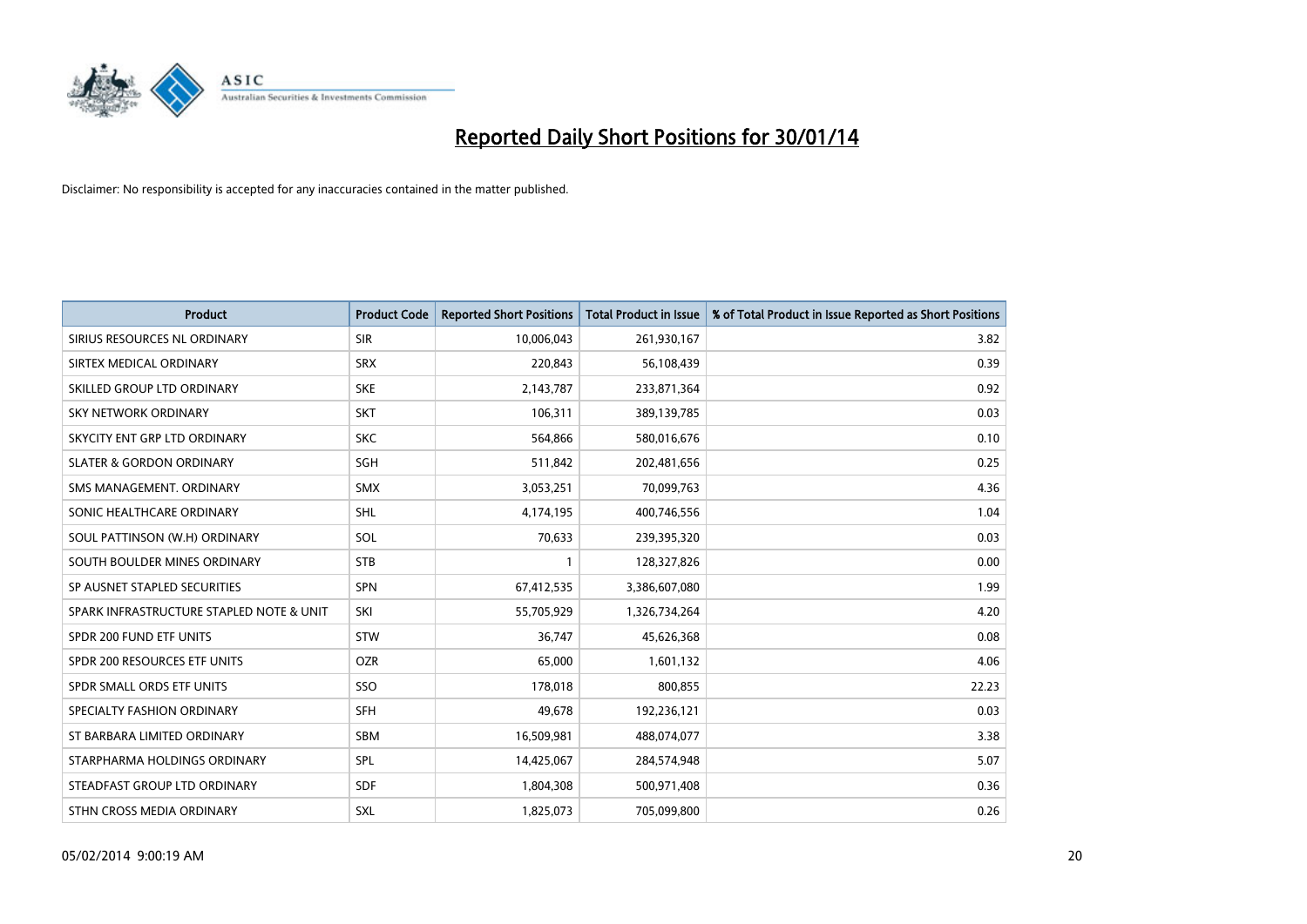

| <b>Product</b>                   | <b>Product Code</b> | <b>Reported Short Positions</b> | <b>Total Product in Issue</b> | % of Total Product in Issue Reported as Short Positions |
|----------------------------------|---------------------|---------------------------------|-------------------------------|---------------------------------------------------------|
| STOCKLAND UNITS/ORD STAPLED      | SGP                 | 13,671,843                      | 2,305,750,747                 | 0.59                                                    |
| STRAITS RES LTD. ORDINARY        | <b>SRQ</b>          | 56,522                          | 1,217,730,293                 | 0.00                                                    |
| STW COMMUNICATIONS ORDINARY      | SGN                 | 663,401                         | 403,828,512                   | 0.16                                                    |
| SUNCORP GROUP LTD ORDINARY       | <b>SUN</b>          | 3,783,523                       | 1,286,600,980                 | 0.29                                                    |
| SUNDANCE ENERGY ORDINARY         | <b>SEA</b>          | 731,408                         | 463,173,668                   | 0.16                                                    |
| SUNDANCE RESOURCES ORDINARY      | SDL                 | 188,029,519                     | 3,073,110,985                 | 6.12                                                    |
| SUNLAND GROUP LTD ORDINARY       | <b>SDG</b>          | 18,391                          | 181,710,087                   | 0.01                                                    |
| SUPER RET REP LTD ORDINARY       | <b>SUL</b>          | 3,056,055                       | 196,731,620                   | 1.55                                                    |
| SYD AIRPORT STAPLED US PROHIBIT. | SYD                 | 29,330,427                      | 2,194,322,759                 | 1.34                                                    |
| SYRAH RESOURCES ORDINARY         | <b>SYR</b>          | 4,478,799                       | 162,385,614                   | 2.76                                                    |
| TABCORP HOLDINGS LTD ORDINARY    | <b>TAH</b>          | 20,277,113                      | 754,274,706                   | 2.69                                                    |
| TANAMI GOLD NL ORDINARY          | <b>TAM</b>          | 5,001                           | 1,175,097,046                 | 0.00                                                    |
| TAP OIL LIMITED ORDINARY         | <b>TAP</b>          | 141,266                         | 242,237,221                   | 0.06                                                    |
| TASSAL GROUP LIMITED ORDINARY    | <b>TGR</b>          | 41,107                          | 146,507,029                   | 0.03                                                    |
| <b>TATTS GROUP LTD ORDINARY</b>  | <b>TTS</b>          | 9,212,789                       | 1,417,117,821                 | 0.65                                                    |
| TECHNOLOGY ONE ORDINARY          | <b>TNE</b>          | 5,055                           | 307,751,455                   | 0.00                                                    |
| TELECOM CORPORATION ORDINARY     | <b>TEL</b>          | 10,827,204                      | 1,824,150,788                 | 0.59                                                    |
| TELSTRA CORPORATION, ORDINARY    | <b>TLS</b>          | 41,258,019                      | 12,443,074,357                | 0.33                                                    |
| TEN NETWORK HOLDINGS ORDINARY    | <b>TEN</b>          | 155,718,601                     | 2,586,970,845                 | 6.02                                                    |
| TERANGA GOLD CORP CDI 1:1        | <b>TGZ</b>          | 63,695                          | 114,338,103                   | 0.06                                                    |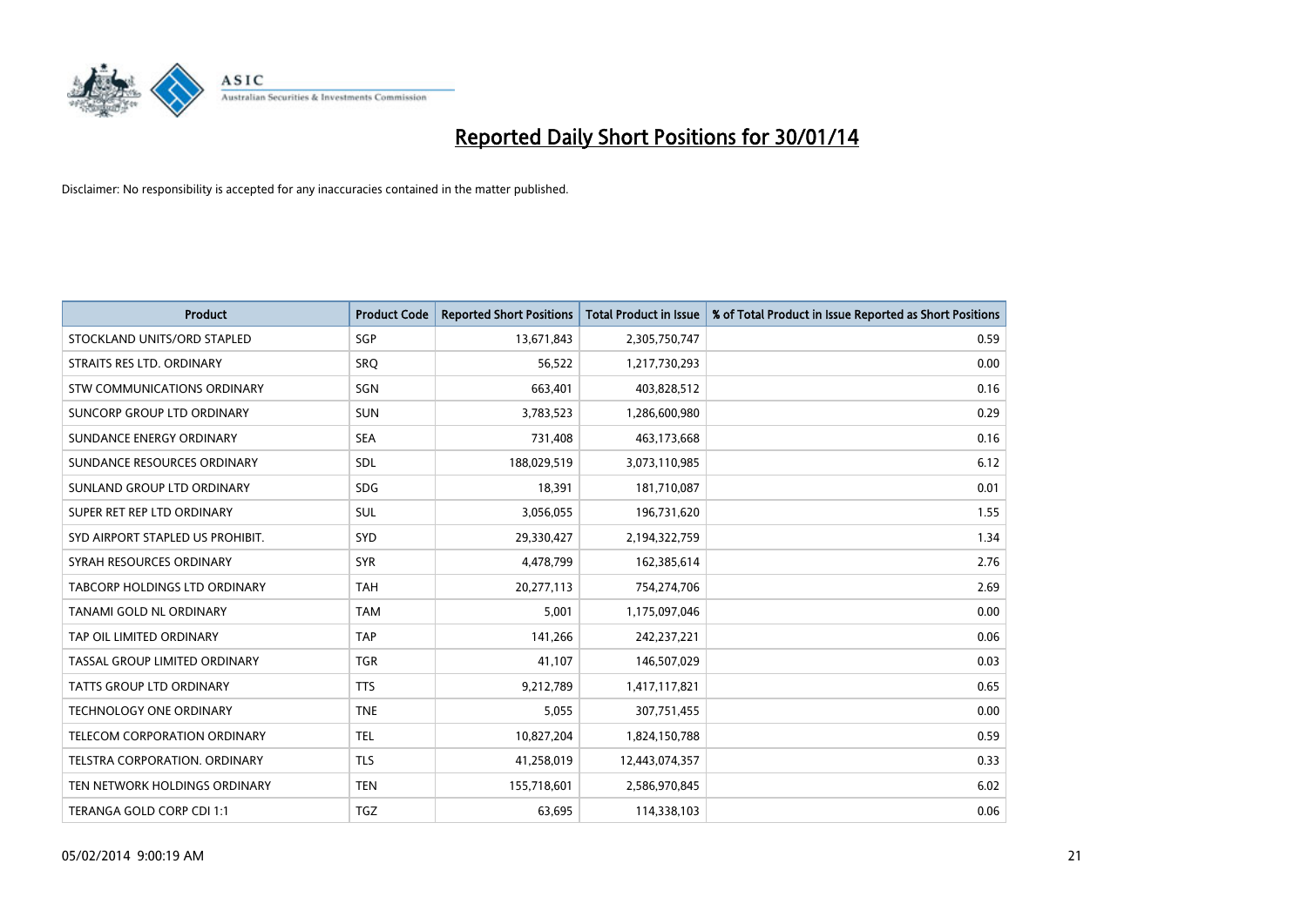

| <b>Product</b>                        | <b>Product Code</b> | <b>Reported Short Positions</b> | <b>Total Product in Issue</b> | % of Total Product in Issue Reported as Short Positions |
|---------------------------------------|---------------------|---------------------------------|-------------------------------|---------------------------------------------------------|
| TFS CORPORATION LTD ORDINARY          | <b>TFC</b>          | 118,311                         | 282,157,408                   | 0.04                                                    |
| THE REJECT SHOP ORDINARY              | <b>TRS</b>          | 2,060,438                       | 28,826,248                    | 7.15                                                    |
| THORN GROUP LIMITED ORDINARY          | <b>TGA</b>          | 415                             | 149,494,813                   | 0.00                                                    |
| TIGER RESOURCES ORDINARY              | <b>TGS</b>          | 519,344                         | 802,710,269                   | 0.06                                                    |
| TITAN ENERGY SERVICE ORDINARY         | <b>TTN</b>          | 76,386                          | 48,866,894                    | 0.16                                                    |
| TOLL HOLDINGS LTD ORDINARY            | <b>TOL</b>          | 31,544,410                      | 717,133,875                   | 4.40                                                    |
| TOX FREE SOLUTIONS ORDINARY           | <b>TOX</b>          | 1,970,018                       | 133,242,359                   | 1.48                                                    |
| TPG TELECOM LIMITED ORDINARY          | <b>TPM</b>          | 1,616,610                       | 793,808,141                   | 0.20                                                    |
| <b>TRADE ME GROUP ORDINARY</b>        | <b>TME</b>          | 628,817                         | 396,548,005                   | 0.16                                                    |
| <b>TRANSFIELD SERVICES ORDINARY</b>   | <b>TSE</b>          | 30,325,425                      | 512,457,716                   | 5.92                                                    |
| TRANSPACIFIC INDUST. ORDINARY         | <b>TPI</b>          | 21,255,525                      | 1,578,563,490                 | 1.35                                                    |
| TRANSURBAN GROUP TRIPLE STAPLED SEC.  | <b>TCL</b>          | 10,972,713                      | 1,486,013,648                 | 0.74                                                    |
| TREASURY GROUP ORDINARY               | <b>TRG</b>          | 33,123                          | 23,070,755                    | 0.14                                                    |
| TREASURY WINE ESTATE ORDINARY         | <b>TWE</b>          | 29,065,298                      | 647,227,144                   | 4.49                                                    |
| TROY RESOURCES LTD ORDINARY           | <b>TRY</b>          | 664,790                         | 168,486,562                   | 0.39                                                    |
| TWENTY-FIRST FOX INC A NON-VOTING CDI | <b>FOXLV</b>        | 339,391                         | 18,880,051                    | 1.80                                                    |
| TWENTY-FIRST FOX INC B VOTING CDI     | <b>FOX</b>          | 1,315,690                       | 207,133,020                   | 0.64                                                    |
| UGL LIMITED ORDINARY                  | <b>UGL</b>          | 23,039,788                      | 166,511,240                   | 13.84                                                   |
| UNILIFE CORPORATION CDI 6:1           | <b>UNS</b>          | 176,100                         | 266,388,654                   | 0.07                                                    |
| <b>UXC LIMITED ORDINARY</b>           | <b>UXC</b>          | 1,096,837                       | 320,551,687                   | 0.34                                                    |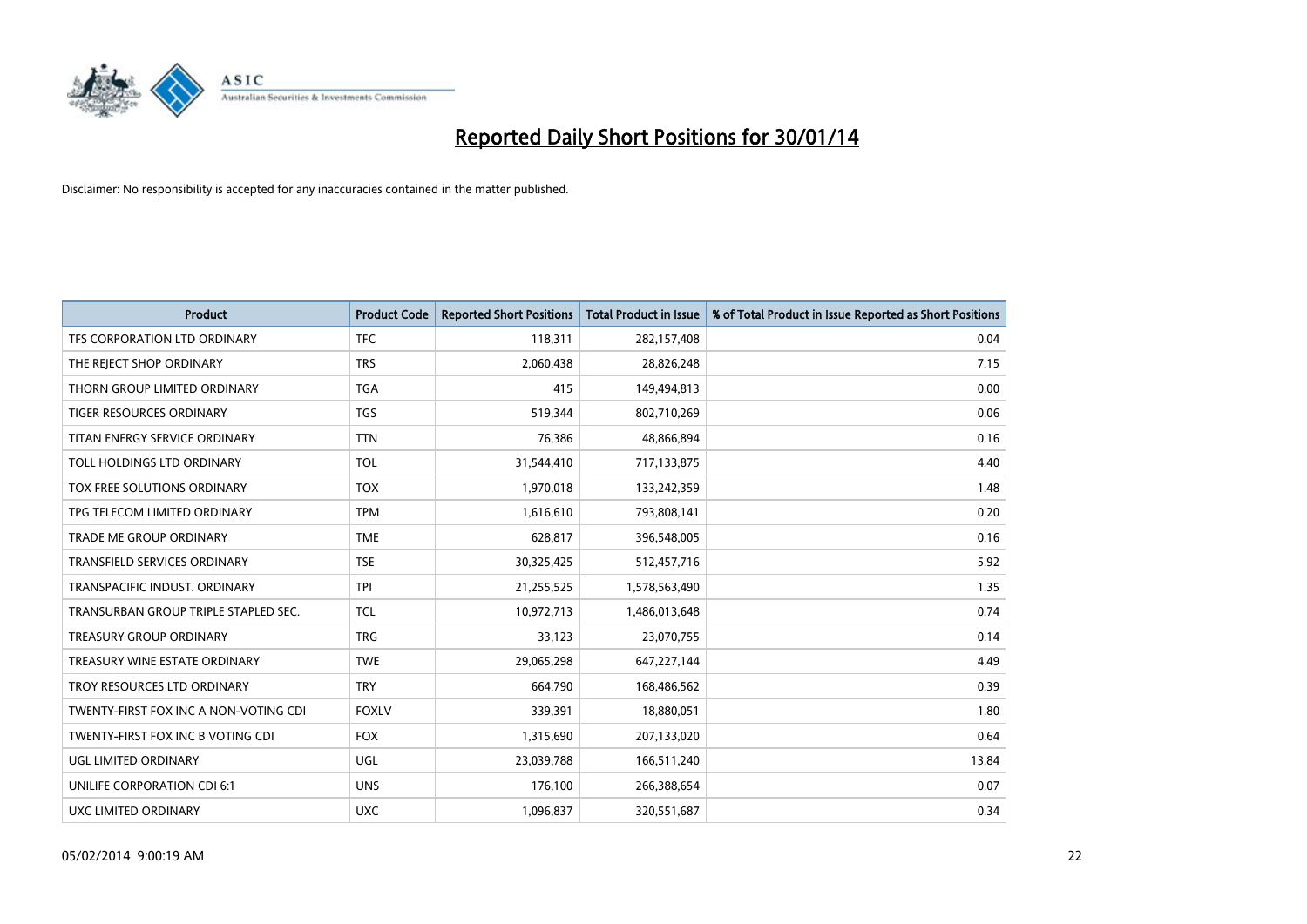

| <b>Product</b>                       | <b>Product Code</b> | <b>Reported Short Positions</b> | <b>Total Product in Issue</b> | % of Total Product in Issue Reported as Short Positions |
|--------------------------------------|---------------------|---------------------------------|-------------------------------|---------------------------------------------------------|
| <b>VEDA GROUP LTD ORDINARY</b>       | <b>VED</b>          | 2,057,732                       | 842,055,406                   | 0.24                                                    |
| <b>VILLAGE ROADSHOW LTD ORDINARY</b> | <b>VRL</b>          | 487,754                         | 159,493,510                   | 0.31                                                    |
| <b>VIRGIN AUS HLDG LTD ORDINARY</b>  | <b>VAH</b>          | 111,619,761                     | 3,514,807,839                 | 3.18                                                    |
| VIRTUS HEALTH LTD ORDINARY           | <b>VRT</b>          | 1,447,766                       | 79,536,601                    | 1.82                                                    |
| VISION EYE INSTITUTE ORDINARY        | <b>VEI</b>          | 1,801,076                       | 160,759,740                   | 1.12                                                    |
| <b>VOCATION LTD ORDINARY</b>         | <b>VET</b>          | 10,040,689                      | 200,000,000                   | 5.02                                                    |
| <b>VOCUS COMMS LTD ORDINARY</b>      | VOC                 | 150,000                         | 80,779,125                    | 0.19                                                    |
| WAM CAPITAL LIMITED ORDINARY         | <b>WAM</b>          | 826                             | 335,818,987                   | 0.00                                                    |
| WARRNAMBOOL CHEESE ORDINARY          | <b>WCB</b>          | 9,999                           | 56,098,797                    | 0.02                                                    |
| <b>WATPAC LIMITED ORDINARY</b>       | <b>WTP</b>          | 2,843                           | 184,332,526                   | 0.00                                                    |
| WEBIET LIMITED ORDINARY              | <b>WEB</b>          | 2,926,379                       | 79,397,959                    | 3.69                                                    |
| WELLCOM GROUP LTD ORDINARY           | <b>WLL</b>          | 74                              | 39,052,001                    | 0.00                                                    |
| WESFARMERS LIMITED ORDINARY          | <b>WES</b>          | 4,731,371                       | 1,143,274,951                 | 0.41                                                    |
| <b>WESTERN AREAS LTD ORDINARY</b>    | <b>WSA</b>          | 25,490,020                      | 196,862,806                   | 12.95                                                   |
| WESTERN DESERT RES. ORDINARY         | <b>WDR</b>          | 3,470,356                       | 500,040,257                   | 0.69                                                    |
| WESTFIELD GROUP ORD/UNIT STAPLED SEC | <b>WDC</b>          | 4,382,408                       | 2,113,501,814                 | 0.21                                                    |
| WESTFIELD RETAIL TST UNIT STAPLED    | <b>WRT</b>          | 18,542,917                      | 2,979,214,029                 | 0.62                                                    |
| WESTPAC BANKING CORP ORDINARY        | <b>WBC</b>          | 20,114,270                      | 3,109,048,309                 | 0.65                                                    |
| WHITE ENERGY COMPANY ORDINARY        | <b>WEC</b>          | 1,638,630                       | 322,974,494                   | 0.51                                                    |
| WHITEHAVEN COAL ORDINARY             | <b>WHC</b>          | 59,580,354                      | 1,025,692,710                 | 5.81                                                    |